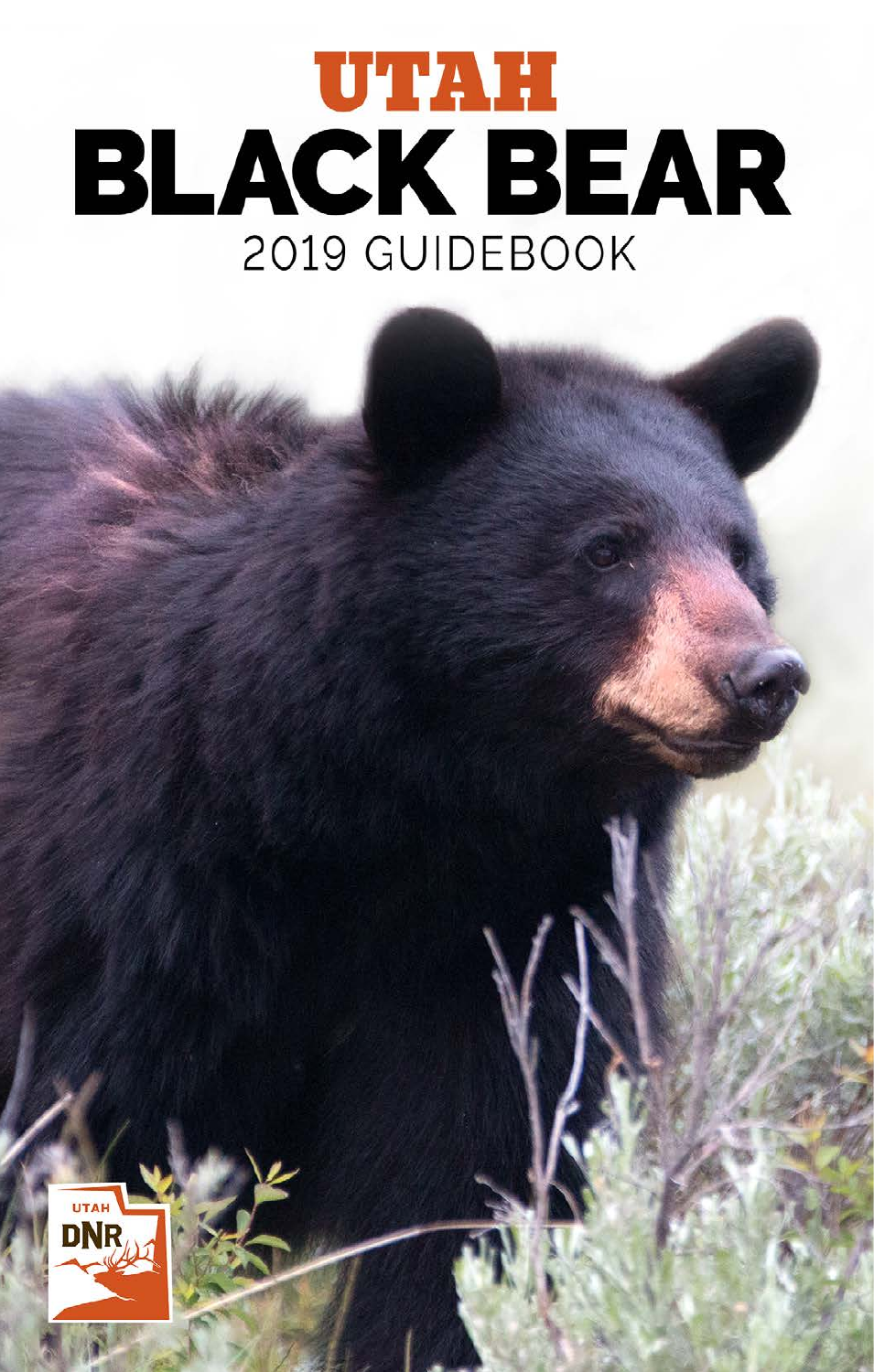# CONTACT US

### Turn in a poacher

*Utah Black Bear Guidebook • 2019* Phone: 1-800-662-3337 Email: *[turninapoacher@utah.gov](mailto:turninapoacher%40utah.gov?subject=)* Online: *[wildlife.utah.gov/utip](http://wildlife.utah.gov/utip)*

# Division offices

Offices are open 8 a.m.–5 p.m., Monday through Friday.

### *Salt Lake City*

1594 W North Temple Box 146301 Salt Lake City, UT 84114-6301 801-538-4700

### *Central Region*

1115 N Main Street Springville, UT 84663 801-491-5678

### *Northeastern Region*

318 N Vernal Avenue Vernal, UT 84078 435-781-9453

### *Northern Region*

515 E 5300 S Ogden, UT 84405 801-476-2740

### *Southeastern Region*

319 N Carbonville Road, Ste A Price, UT 84501 435-613-3700

### *Southern Region*

1470 N Airport Road Cedar City, UT 84721 435-865-6100

### *Washington County Field Office*

451 N SR-318 Hurricane, UT 84737 435-879-8694



# CONTENTS

- 6 [Key dates and fees](#page-3-0)
- 8 [Basic requirements](#page-4-0)
- 8 [Utah's Trial Hunting Program](#page-4-0)
- 9 [Have you completed the](#page-4-0)  [orientation course?](#page-4-0)
- 10 [Prepare to apply](#page-5-0)
- 11 [Do your research](#page-5-0)
- 12 [Why bonus points matter](#page-6-0)
- 12 [Are you eligible to apply?](#page-6-0)
- 12 [Waiting period](#page-6-0)
- 13 [Hunters with disabilities](#page-6-0)
- 14 [Apply for a permit](#page-7-0)
- 15 [Help the Division collect bear data](#page-8-0)
- 16 [After you apply](#page-8-0)
- 16 [Permit refunds and exchanges](#page-8-0)
- 16 [Surrendering a permit](#page-8-0)
- 18 [Other available permits](#page-9-0)
- 18 [Harvest-objective permits](#page-9-0)
- 18 Hunter Mentoring Program
- 18 [Pursuit permits](#page-9-0)
- 19 [Conservation and sportsman](#page-10-0)  [permits](#page-10-0)
- 20 Start using the Hunt Planner
- 22 [Field regulations](#page-11-0)
- 22 [Hunting hours](#page-11-0)
- 22 [Hunting methods](#page-11-0)
- 23 [Firearms and hunting equipment](#page-11-0)
- 23 [Guides and outfitters](#page-11-0)
- 25 [Use of dogs](#page-13-0)
- 26 [Bear baiting](#page-13-0)
- 27 [Prohibited hunting methods](#page-14-0)
- 28 [Possession and transportation](#page-14-0)
- 28 [Harvest reporting](#page-14-0)
- 29 [Disposal of wildlife](#page-15-0)
- 30 [Livestock and commercial crop](#page-15-0)  [depredation](#page-15-0)
- 30 [Trespassing](#page-15-0)
- 31 [Harvest and pursuit restrictions](#page-15-0)
- 33 [Hunt tables](#page-16-0)
- 42 [Definitions](#page-20-0)

# WHAT'S NEW?

Apply for hunts: You can apply for Utah's 2019 limited-entry black bear hunts from Feb. 4–25, 2019. The results of the black bear drawing will be available on or before March 6, 2019. For additional details, see [page 14.](#page-7-1)

New fall spot-and-stalk hunts: The Utah Wildlife Board approved new fall spot-andstalk hunts for several units. Dogs and bait are not allowed. These hunts will offer hunters the chance to hunt a bear during some of the fall big game hunting seasons. See the hunt table on page [33](#page-16-1) for a list of hunting units and season dates.

Archery-only hunts eliminated: This year, the two fall archery-only hunts on the Book Cliffs unit have been eliminated.

### No early baiting for summer season:

This year, the summer bait season will run from May 25–June 28, 2019. Early baiting is not al lowed. For a complete list of season dates, see the hunt tables that begin on [page 33](#page-16-2).

Airguns allowed: The Utah Wildlife Board approved the use of airguns for bear hunting. See the updated regulations on page [23.](#page-11-1)

### No early baiting before the late fall

season: Starting this year, early baiting has been eliminated for some late fall hunts that begin on Nov. 2, 2019. See hunt details in the table on [page 35](#page-17-0).

### Hunt change on Book Cliffs, Bitter

Creek/South unit: The fall hunt on the Book Cliffs, Bitter Creek/South unit runs from Aug. 3–Nov. 14, 2019. Hunters will be allowed to use dogs on this unit during the early and later parts of the season. Dogs are not allowed from Aug. 17–Sept. 30, 2019. See hunt details in the table on [page 36](#page-18-0).

# KNOW THE LAWS

This guidebook summarizes Utah's black bear hunting laws and rules. Although it is a convenient quick-reference document for Utah's regulations, it is not an all-encompass ing resource.

For an in-depth look at Utah's black bear hunting laws and rules, visit *[wildlife.utah.gov/rules](http://wildlife.utah.gov/rules)* .

You can use the references in the guide book—such as Utah Code § 23-20-3 and Utah Administrative Rule R657-33-3—to search the Division's website for the detailed statute or rule that underpins the guidebook summary. If you have questions about a particular

rule, call or visit the nearest Division office.

# Who makes the rules?

The Utah Wildlife Board passes the rules and laws summarized in this guidebook.

There are seven board members, and each serves a six-year term. Appointed by the governor, board members are not Division employees.

The Division's director serves as the board's executive secretary but does not have a vote on wildlife policies.

Before board members make changes to wildlife rules, they listen to recommendations from Division biologists. They also receive input from the public and various interest groups via the Regional Advisory Council (RAC) process.

 If you have feedback or suggestions for board members, you can find their contact information online at *[wildlife.utah.gov](http://wildlife.utah.gov)* .

# Wildlife Board members

Kirk Woodward, *Chair* Byron Bateman, *Vice Chair* Mike Fowlks, *Division Director & Executive Secretary* Kevin Albrecht Calvin Crandall Steve Dalton Karl Hirst Donnie Hunter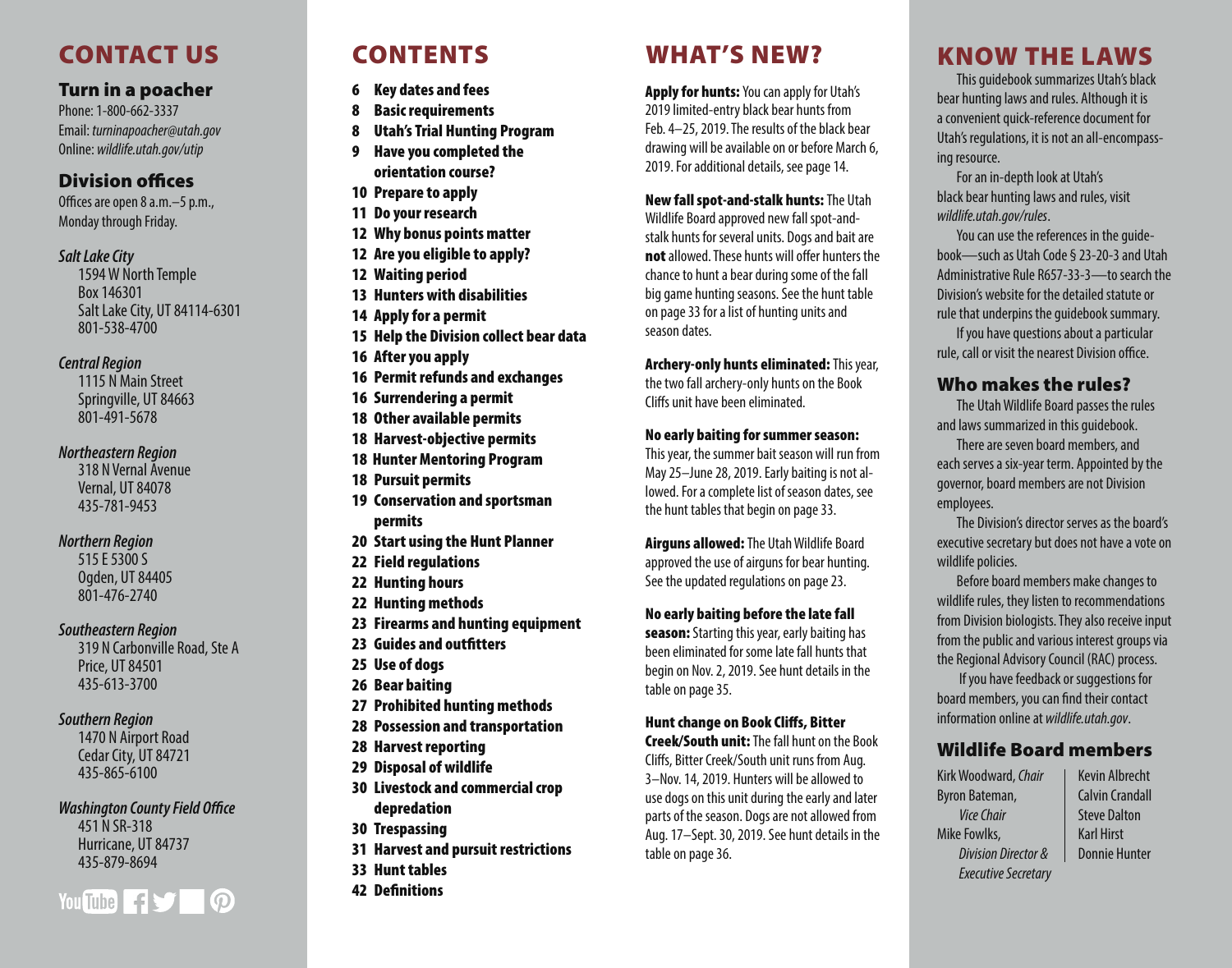**Dog restriction:** If you obtain a bear permit for the La Sal or San Juan units during the Aug. 10–Sept. 22 season, you will not be allowed to use dogs from Sept. 14–22, 2019. This restriction is to prevent conflicts with limited-entry elk hunters. All season dates are listed in the hunt tables that begin on [page 36.](#page-18-1)

### Find updated maps and boundaries:

Unit boundaries change every year. Use the Utah Hunt Planner to find unit maps, boundaries and information on the hunts you want to apply for. See the detailed article about using the Hunt Planner on page [20](#page-10-1) or learn more at *wildlife.utah.gov/huntplanner*.

Updated season dates: Season dates change every year. For details, see the tables that start on [page 33](#page-16-3).

# Important reminders

**Hunting license required: Before you can** apply for or obtain a 2019 black bear hunting permit, bonus point or pursuit permit, you must have a valid Utah hunting or combination license. Please see [page 9](#page-4-3) for more information.

**Mandatory orientation course: Before** you can apply for or purchase a black bear permit, a bonus point or a restricted pursuit limited-entry permit, you must complete an annual mandatory orientation course. For more information, please see [page 9](#page-4-4).

**Applying for a bait station: When you** apply for the certificate of registration (COR) required to run a bait station, it may take up to 10 business days for the Division to process your request. You may apply for the COR beginning April 1, 2019. For additional details on this requirement, see [page 27.](#page-13-1)

GERGEAN

# Don't lose your hunting and fishing privileges

If you commit a wildlife violation, you could lose the privilege of hunting and fishing in Utah. The Utah Division of Wildlife Resources can suspend the license of anyone who knowingly, intentionally or recklessly violates wildlife laws. Your license can be suspended for a wildlife violation if:

- You are convicted.
- You plead guilty or no contest.
- You enter a plea in abeyance or diversion agreement.

Suspension proceedings are separate and independent from criminal prosecution. The Utah Division of Wildlife Resources may suspend your license privileges whether or not the court considers suspension in your criminal case. You will be notified of any action against your privilege after criminal proceedings conclude. And remember, if your license is suspended in Utah, you may not be permitted to hunt or fish in most other

states. (Visit *wildlife.utah.gov/know-the-consequences.html* to see a map of participating states.)

Download the app: The free Utah Hunting and Fishing app makes it easy to store digital versions of your licenses and permits on a mobile device. For details, see *wildlife.utah.gov/mobileapp.* 

### Drawing results available March 6:

Results of the 2019 black bear drawing will be emailed on or before March 6. You can also visit *[wildlife.utah.gov](http://wildlife.utah.gov)* or call 1-800-221-0659 to see if you were successful. For more information, see [page 15](#page-7-2).

Bonus point system for restricted pursuit limited-entry permits: If you apply for a restricted pursuit limited-entry permit but you don't draw one, you will earn a bonus point. Bonus points will give you a better chance of drawing a restricted pursuit limitedentry permit in future years. For details, see [page 12.](#page-6-1)

### Utah Hunter Mentoring Program:

Eligible mentors can share their bear permits with qualifying minors. For details, see the information box on page [18](#page-9-1) or visit *wildlife.utah.gov/mentoring*.

Utah's Trial Hunting Program: People who haven't hunted black bears may be able to

try it for the first time without taking Hunter Education. For details, see the information box on [page 8](#page-4-2).

Unit closures available online: Any harvest-objective unit closures will be listed on

the hotline (1-888-668-5466) and posted at *[wildlife.utah.gov/bear](http://wildlife.utah.gov/bear)* by noon daily. Closures will take effect the following day.

Guides and outfitters: If you're a Utahlicensed guide or outfitter—and you're accompanying a paying client to pursue black bear—you do not need a pursuit permit. To learn more, see the box on [page 23.](#page-11-2)

**365-day pursuit permits: Pursuit permits** are valid for 365 days from the day you buy them, but you may pursue bears only during the state's pursuit seasons. You'll find pursuit season dates on page 6 and pursuit restrictions on [page 31.](#page-15-1)

Age requirements: If you're 11 years old, but you'll turn 12 during 2019, you can apply for a permit to hunt bears in 2019. Please see [page 8](#page-4-1) for more information.

**Private land:** The Division cannot quarantee access to any private land. Under certain circumstances, you must obtain written permission from the landowner or the landowner's authorized representative before hunting on private lands. For more information, please see *Trespassing* [on page 31.](#page-15-2)

**Guidebook correction:** If errors are found in this guidebook after it is printed, the Division will correct them in the online copy. Visit *[wildlife.utah.gov/guidebooks](http://wildlife.utah.gov/guidebooks)* to view digital versions of all the Division's guidebooks.

Protection from discrimination: The Division receives federal financial assistance from the U.S. Fish and Wildlife Service. Under Title VI of the Civil Rights Act of 1964, Section 504 of the Rehabilitation Act of 1973, Title II of the Americans with Disabilities Act of 1990, the Age Discrimination Act of 1975, Title IX of the Education Amendments of 1972, the U.S. Department of the Interior and its bureaus prohibit discrimination on the basis of race, color, national origin, age, disability or sex. If you believe that you have been discriminated against in any program, activity or facility, or if you desire further information, please visit *www.doi.gov/pmb/eeo/public-civil-rights.*

**Division funding:** The Division is mostly funded by the sale of hunting and fishing licenses and through federal aid made possible by an excise tax on the sale of firearms and other hunting- and fishing-related equipment.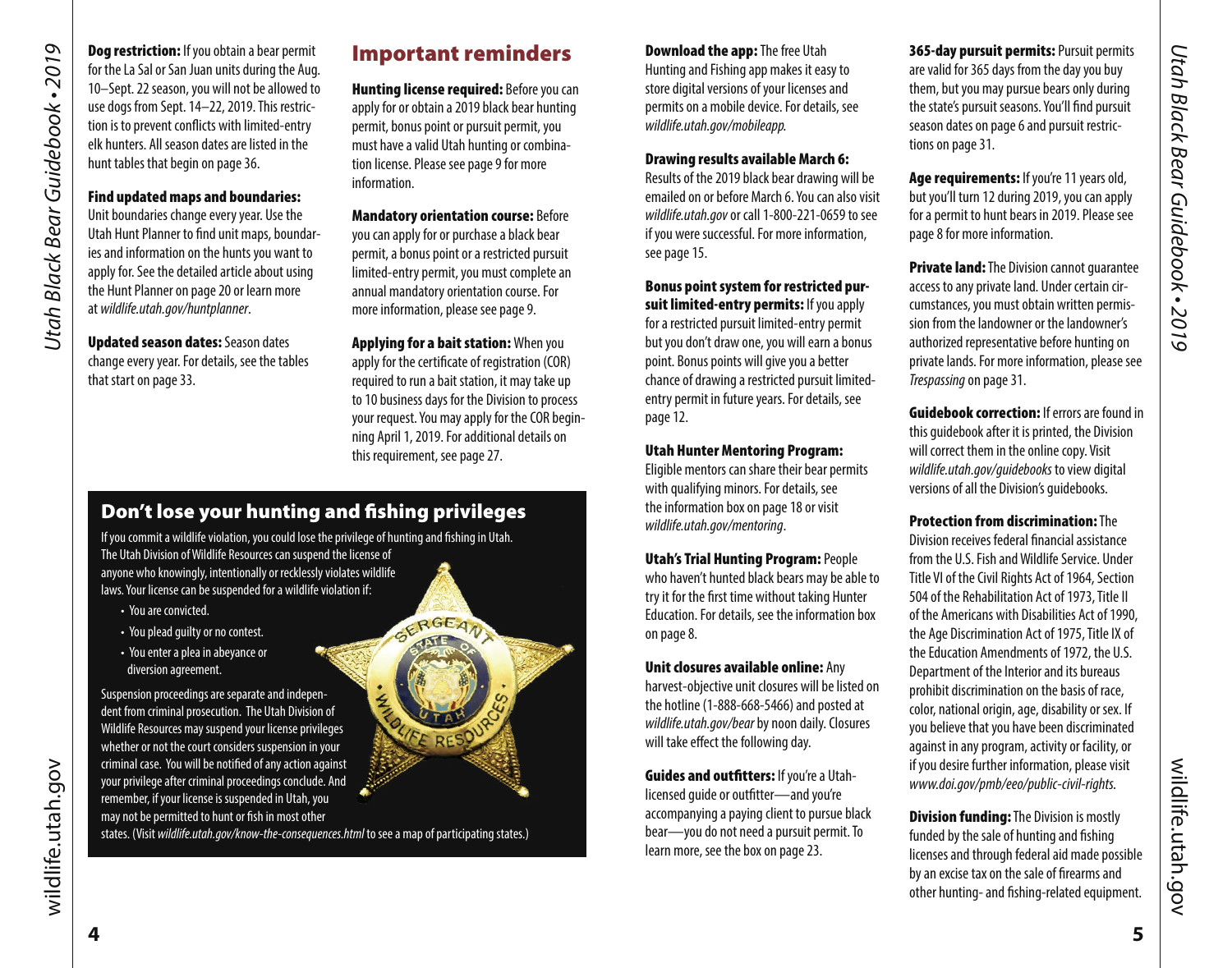# <span id="page-3-2"></span>KEY DATES

*Utah Black Bear Guidebook • 2019*

<span id="page-3-0"></span>Utah Black Bear Guidebook • 2019

# Hunt applications

| Application available<br>online               | Feb. 4, 2019   |  |  |
|-----------------------------------------------|----------------|--|--|
| Application deadline                          | Feb. 25, 2019  |  |  |
| Drawing results available                     | March 6, 2019  |  |  |
| Harvest-objective permit<br>sales begin       | March 14, 2019 |  |  |
| Remaining permits go on<br>sale, if available | March 14, 2019 |  |  |
| <b>Hunt season dates</b>                      |                |  |  |

Season dates vary, depending on permit type and unit. For all season dates, see the hunt tables that begin on [page 33](#page-16-3).

# <span id="page-3-1"></span>Pursuit season dates (units not designated as restricted)

| Spring | March 30-May<br>31, 2019 |
|--------|--------------------------|
| Summer | July 3-Aug. 4,<br>2019   |
| Fall   | Nov. 2-14, 2019          |

# Pursuit season dates for restricted pursuit units

The Book Cliffs, La Sal and San Juan units are Utah's only restricted pursuit units. Restrictions only apply during the early and late summer pursuit seasons. To learn more about applying for and using restricted pursuit limited-entry permits, see [pages 11](#page-5-1) an[d 32.](#page-16-4)

| Early summer<br>(all three units) | July 8-19, 2019 |
|-----------------------------------|-----------------|
| Late summer                       | July 22-Aug. 2, |
| (Book Cliffs)                     | 2019            |
| Late summer                       | July 22-Aug. 4, |
| (La Sal and San Juan)             | 2019            |

# FEES

# Resident license fees

| l icense                                                 | Fee                                |
|----------------------------------------------------------|------------------------------------|
| 365-day hunting license<br>(age 13 and under)            | \$11                               |
| 365-day hunting license<br>(ages 14–17)                  | \$16                               |
| 365-day hunting license<br>(ages 18–64)                  | \$34                               |
| 365-day hunting license<br>(age 65 and older)            | \$25                               |
| Multi-year hunting<br>license (age 18 and<br>older)      | \$33 per year, up<br>to five years |
| 365-day combination*<br>license (ages 14-17)             | \$20                               |
| 365-day combination*<br>license (ages 18-64)             | \$38                               |
| 365-day combination*<br>license (age 65 and<br>older)    | \$29                               |
| Multi-year combination*<br>license (age 18 and<br>older) | \$37 per year, up<br>to five years |

*\* A combination license allows you to hunt or fish in Utah and also allows you to fish with a second pole.*

# Nonresident license fees

| License                                                                  | Fee                                |
|--------------------------------------------------------------------------|------------------------------------|
| 365-day hunting license<br>(age 17 and younger)                          | \$25                               |
| 365-day hunting license<br>(age 18 and older)                            | \$65                               |
| Multi-year hunting<br>license (up to five years)<br>for age 18 and older | \$64 per year, up<br>to five years |
| 365-day combination*<br>license (age 17 and<br>younger)                  | \$29                               |
| 365-day combination*<br>license (age 18 and<br>older)                    | \$85                               |
| Multi-year combination*<br>license (age 18 and<br>older)                 | \$84 per year, up<br>to five years |

*\* A combination license allows you to hunt or fish in Utah and also allows you to fish with a second pole.*

# Resident permit fees

| Bear pursuit permit                       | \$30   |
|-------------------------------------------|--------|
| Bear restricted pursuit permit            | \$30#  |
| Bear harvest-objective permit             | \$83   |
| Bear limited-entry permit                 | \$83#  |
| Bear multi-season limited-entry<br>permit | \$166# |
|                                           |        |

# Nonresident permit fees

| Bear pursuit permit                       | \$135  |
|-------------------------------------------|--------|
| Bear restricted pursuit permit            | \$135# |
| Bear harvest-objective permit             | \$308  |
| Bear limited-entry permit                 | \$308# |
| Bear multi-season limited-entry<br>permit | \$475# |

# Other permit types

| <b>Bait station certificate of</b> | \$10 |
|------------------------------------|------|
| registration (See Bear baiting on  |      |
| page $26$ )                        |      |

*‡ In addition to the above fees, you will also be charged a \$10 nonrefundable application fee if you apply in the hunt drawing.*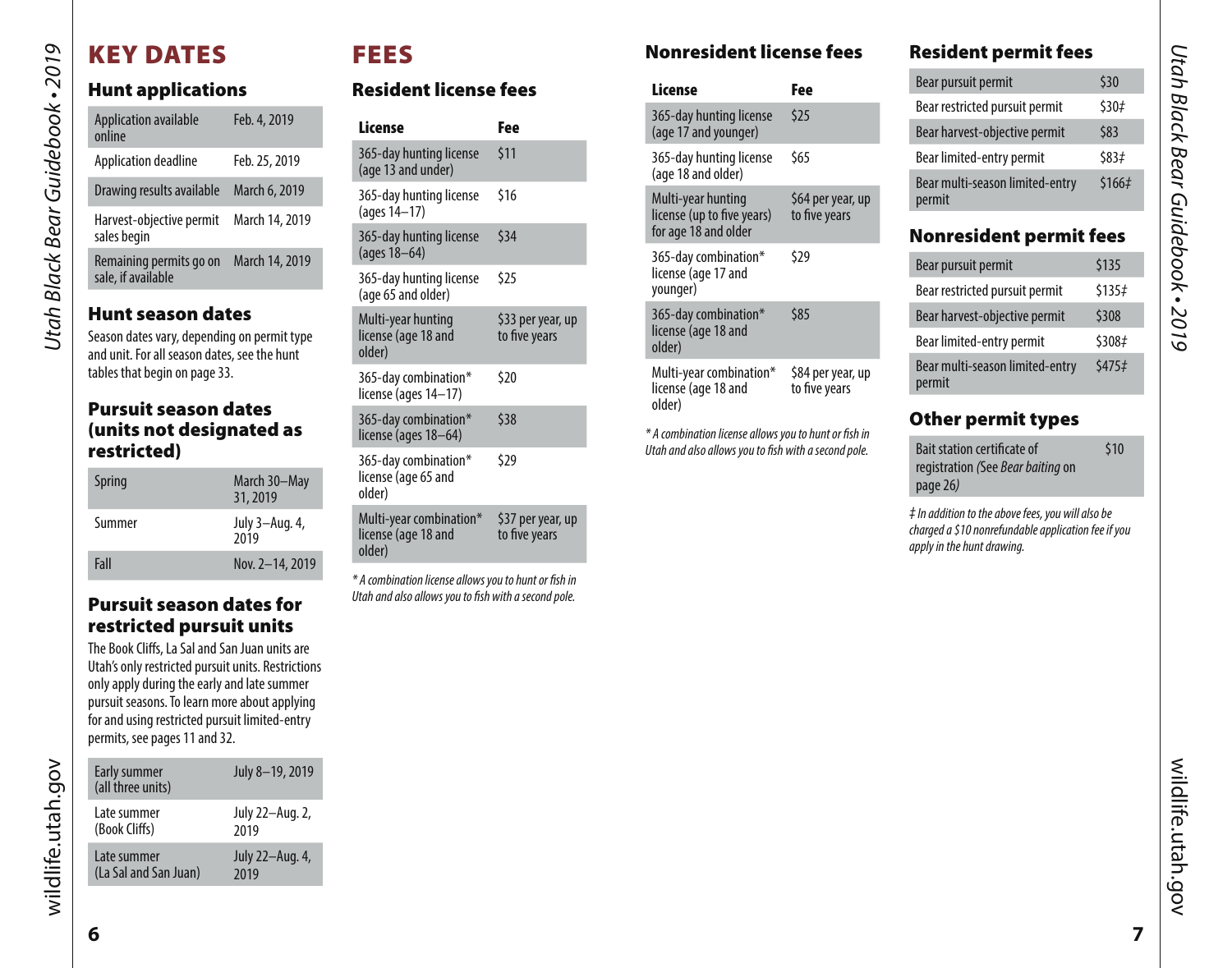# <span id="page-4-0"></span>BASIC REQUIREMENTS

Are you planning to hunt or pursue black bears in Utah this year? Before you apply for a permit, make sure you meet Utah's age, hunter education and license requirements.

# <span id="page-4-1"></span>Are you old enough?

*Utah Code §§ 23-19-22.5 and 23-20-20* 

To hunt or pursue a black bear in Utah, you must be at least 12 years old by Dec. 31, 2019.

Note: If you're 11 years old, but you'll be 12 by Dec. 31, 2019, you may apply for and obtain a black bear permit this year. All sales are final.

If you're younger than 18, you can apply to participate in the Utah Hunter Mentoring Program. For details on the program, see the information box on page [18](#page-9-1) or visit *wildlife.utah.gov/mentoring*.

# Adults must accompany youth

*Utah Code § 23-20-20*

While hunting with any weapon, a person under 14 years old must be accompanied by his or her parent, legal guardian or other responsible person who is 21 years of age or

# <span id="page-4-2"></span>Utah's Trial Hunting Program

*Utah Admin. Rule R657-68*

Have you ever wanted to bring your spouse, child or friend along on a hunt and give them a chance to try hunting? Now, they can join you on your next bear hunt.

Utah's Trial Hunting Program allows anyone over the age of 12 to try hunting for a few years—while accompanied by a licensed hunter over the age of 21 before taking a Hunter Education course.

The program applies to hunts for many different species, including black bears. To sign up for the program or to learn more about it, visit *wildlife.utah.gov/trial*.

older and who has been approved by the parent or guardian.

A person at least 14 years old and under 16 years old must be accompanied by a person 21 years of age or older while hunting with any weapon.

The Division encourages adults to be familiar with hunter education guidelines or to complete the hunter education course before accompanying youth into the field.

While in the field, the youth and the adult must remain close enough for the adult to see and provide verbal assistance to the young hunter. Using electronic devices, such as walkie-talkies or cell phones, does not meet this requirement.

# Have you passed hunter education?

*Utah Code § 23-19-11 and Utah Admin. Rule R657-23* 

If you were born after Dec. 31, 1965, you must provide proof that you've passed a hunter education course approved by the Division before you can apply for or obtain a hunting license or a bear permit.

The only exception to this law is for individuals who are participating in the Division's Trial Hunting Program. You can find details about the program in the box to the left or by visiting *wildlife.utah.gov/trial*.

# Proof of hunter education

You can prove that you've completed hunter education by obtaining a hunter education card (called a "blue card" in Utah) or if you have a verified hunter education number on file with the Division. The number is assigned when you complete hunter education and your blue card is issued.

# How to take hunter education

To get started, you should visit *wildlife.utah.gov/huntereducation*. You'll see links to a complete list of traditional or online hunter education courses. Follow the instructions on the website to sign up for a course.

If you need assistance, please contact your local Division office or call 801-538-4727.

When you complete the course, your instructor will sign your course certificate, which will then become your hunting license. With a valid hunting license, you can also apply for or obtain permits in the Division's hunt drawings.

Approximately four to six weeks after you complete the course, you will receive your blue card by mail.

You should also keep the following in mind:

> •Hunters under the age of 16 must be accompanied by an adult while hunting. • Regardless of when a student graduates, all hunting regulations (such as season dates and bag limits) will apply. •Students who are planning to hunt out of state should allow enough time for their hunter education card to arrive in the mail.

# New to Utah?

If you become a Utah resident, and you've completed a hunter education course in another state, province or country, you must obtain a Utah blue card before you can buy a resident hunting license. You can obtain a Utah blue card at any Division office by providing proof that you've completed a hunter education course approved by the Division.

# <span id="page-4-3"></span>Do you have a license?

*Utah Code §§§ 23-19-1, 23-19-22 and 23-20-3*

You must have a current Utah hunting or combination (hunting and fishing) license before you can:

•Apply for or obtain a black bear permit or bonus point of any kind

•Purchase a black bear pursuit permit Licenses are available at *[wildlife.utah.gov](http://wildlife.utah.gov)*

and from license agents and Division offices. Be sure to double check the date on your

license before you apply for any permits or points. As long as your license is valid on the date you submit your application, you don't have to purchase a new license for the actual hunt.

For example, assume that your license expires on June 21, 2019. If you apply before that date, you do not have to purchase a new license for your hunt. All hunting and combination licenses are valid for 365 days from the date of purchase.

# Carry your permit

If you are successful in obtaining a black bear permit of any kind, you must have it on your person while in the field. You cannot alter your license or permit, nor can you sell, transfer or loan either of them to another person.

# <span id="page-4-4"></span>Have you completed the orientation course?

Before you can apply for or obtain a bear permit or bonus point, you must complete a bear orientation course.

The course is an annual requirement, so even if you took it last year, you will need to complete it again this year. You will find the orientation course online at *[wildlife.utah.gov/bear](http://wildlife.utah.gov/bear)*.

After you successfully complete the course, you will be able to apply for or obtain your permit.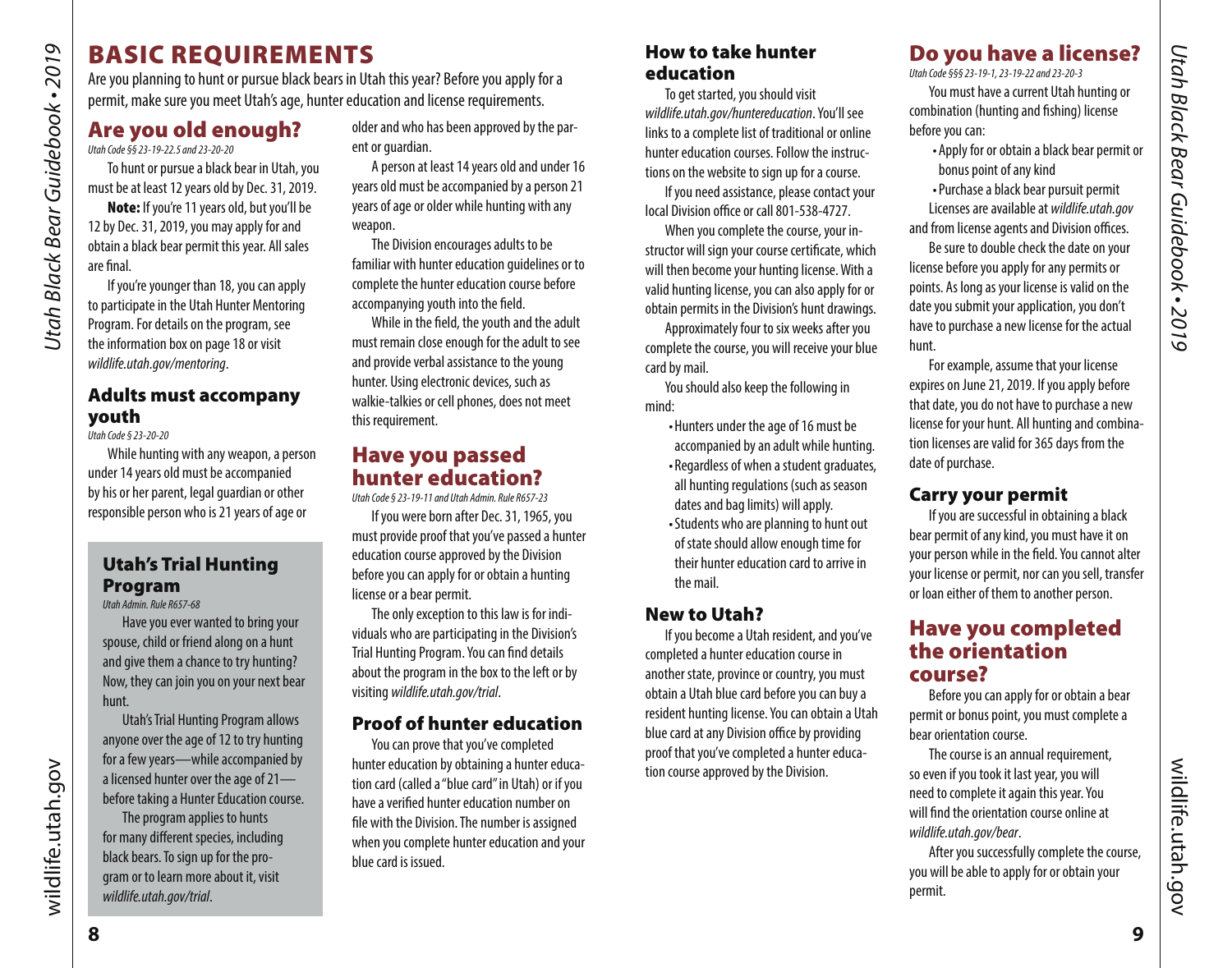# PREPARE TO APPLY

### *Utah Admin. Rule R657-62-19*

*Utah Black Bear Guidebook • 2019*

<span id="page-5-0"></span>Utah Black Bear Guidebook • 2019

To participate in Utah's black bear hunt, you need to obtain a permit. The Division distributes permits for limited-entry hunts and restricted pursuit through the black bear drawing. You can apply for the drawing from Feb. 4–25, 2019. It will be easier to apply if you are thoroughly prepared before you begin the application process. This part of the guidebook will help you find the information and resources you need in order to apply.

Verify your residency Before you apply for any black bear hunts, it's important to know whether you are a legal resident of the state of Utah. Although residents and nonresidents can apply for the same types of permits, there are some differences in permit fees and availability. See the definition of residency on [page 43](#page-21-0) to determine if you are a resident or a nonresident.

# Complete the orientation course

Before you can apply for or obtain any kind of bear permit or bonus point, you must complete the online bear orientation course.

The course is an annual requirement, so even if you took it last year, you will need to complete it again this year. You will find the orientation course online at *[wildlife.utah.gov/bear](http://wildlife.utah.gov/bear)*.

# Understand permit types

*Utah Admin. Rule R657-33-3 and R657-33-4*

You may not apply for or obtain more than one permit to harvest a black bear in 2019. You can, however, obtain a bear pursuit permit in addition to a limited-entry or harvest-objective permit.

If you want to hunt or pursue a black bear in Utah, your permit options are as follows:

# Hunting permits

There are three different types of bear hunting permits in Utah.

## <span id="page-5-2"></span>Limited-entry permits

These permits are available for any legal weapon hunts and archery-only hunts. If you obtain one of these permits, it authorizes you to harvest one black bear in the area and season specified on your permit.

You must use the appropriate weapon type and method for your hunt. To learn more about legal hunting methods (spot-and-stalk, bait and use of dogs), see the *Field Regulations* section that begins on [page 22.](#page-11-3)

How to obtain one: Apply for a limitedentry permit in the black bear drawing. For details, see [page 14](#page-7-1).

### Multi-season limited-entry permits

This permit authorizes you to use any legal weapon to harvest one black bear in the area and multiple limited-entry seasons specified on your permit.

You must use the appropriate weapon type and method for the seasons you are hunting. To learn more about legal hunting methods (spot-and-stalk, bait and use of dogs), see the *Field Regulations* section that begins on [page 22.](#page-11-3)

How to obtain one: Apply for a multiseason limited-entry permit in the black bear drawing. For details, see [page 14.](#page-7-1)

### Harvest-objective permits

Biologists have set harvest objectives (quotas) for the number of bears that can be taken on certain units. When the objective is met, the unit closes to bear hunting for the rest of the season.

The harvest-objective permit allows you to use any legal weapon to harvest one bear on any harvest-objective hunting unit until the season ends or the unit's harvest objective has been met. (There are additional restrictions on the fall harvest-objective hunts. For details, see [page 18](#page-9-3).)

**How to obtain one: Purchase a harvest**objective permit at *[wildlife.utah.gov](http://wildlife.utah.gov)*, from a license agent or at any Division office. For details, see [page 18](#page-9-3).

# Pursuit permits

There are two different types of bear pursuit permits in Utah:

### <span id="page-5-1"></span>Restricted pursuit limited-entry permit

This limited-entry permit authorizes you to pursue, but not kill, black bears during either the early- or late-summer pursuit season on only one of the following units:

- •Book Cliffs
- •La Sal
- •San Juan

 The permit is also valid for all pursuit seasons on all other units, except the other restricted pursuit units during the summer seasons. For a list of restricted pursuit units and dates, see the hunt table on [page 41](#page-20-1). For more information on using this permit, see [page 32.](#page-16-4)

**How to obtain one: Apply for a** restricted pursuit limited-entry permit in the black bear drawing. If you apply for a restricted pursuit limited-entry permit but don't draw one, you will receive a restricted pursuit limited-entry permit bonus point. For details, see [page 12](#page-6-1).

Please keep in mind that you must complete the online bear orientation course before applying for a restricted pursuit limited-entry permit.

### Participate in surveys *Utah Admin. Rule R657-33-24*

If the Division contacts you about your bear hunting or pursuit experience, please participate in the survey regardless of your success. Your participation helps the Division evaluate population trends, assess harvest success and collect other valuable information.

### Pursuit permit

This permit authorizes you to pursue, but not kill, black bears on any unit that is not designated as restricted during all three pursuit seasons. (For all pursuit season dates, see [page](#page-3-1)  [6.](#page-3-1)) You may also use a pursuit permit on restricted pursuit units during the spring and fall pursuit seasons.

For a complete list of units where you can use a bear pursuit permit, visit *[wildlife.utah.gov/](http://wildlife.utah.gov/maps)huntplanner*.

How to obtain one: Purchase a pursuit permit at *[wildlife.utah.gov](http://wildlife.utah.gov)*, from a license agent or at any Division office. For details, see [page 19.](#page-9-2)

# Do your research

*Utah Admin. Rule R657-33-3 and R657-33-4*

It's important to be sure of the details before applying for a hunt. You don't want to accidentally apply for the wrong hunting unit or season.

# Review the hunt tables

All of the black bear hunts you can apply for are listed in the hunt tables that begin on [page 33.](#page-16-3) You will need to use the hunt numbers associated with the hunts in order to apply for permits. Please keep in mind that hunt names and boundaries may change from year to year.

wildlife.utah.gov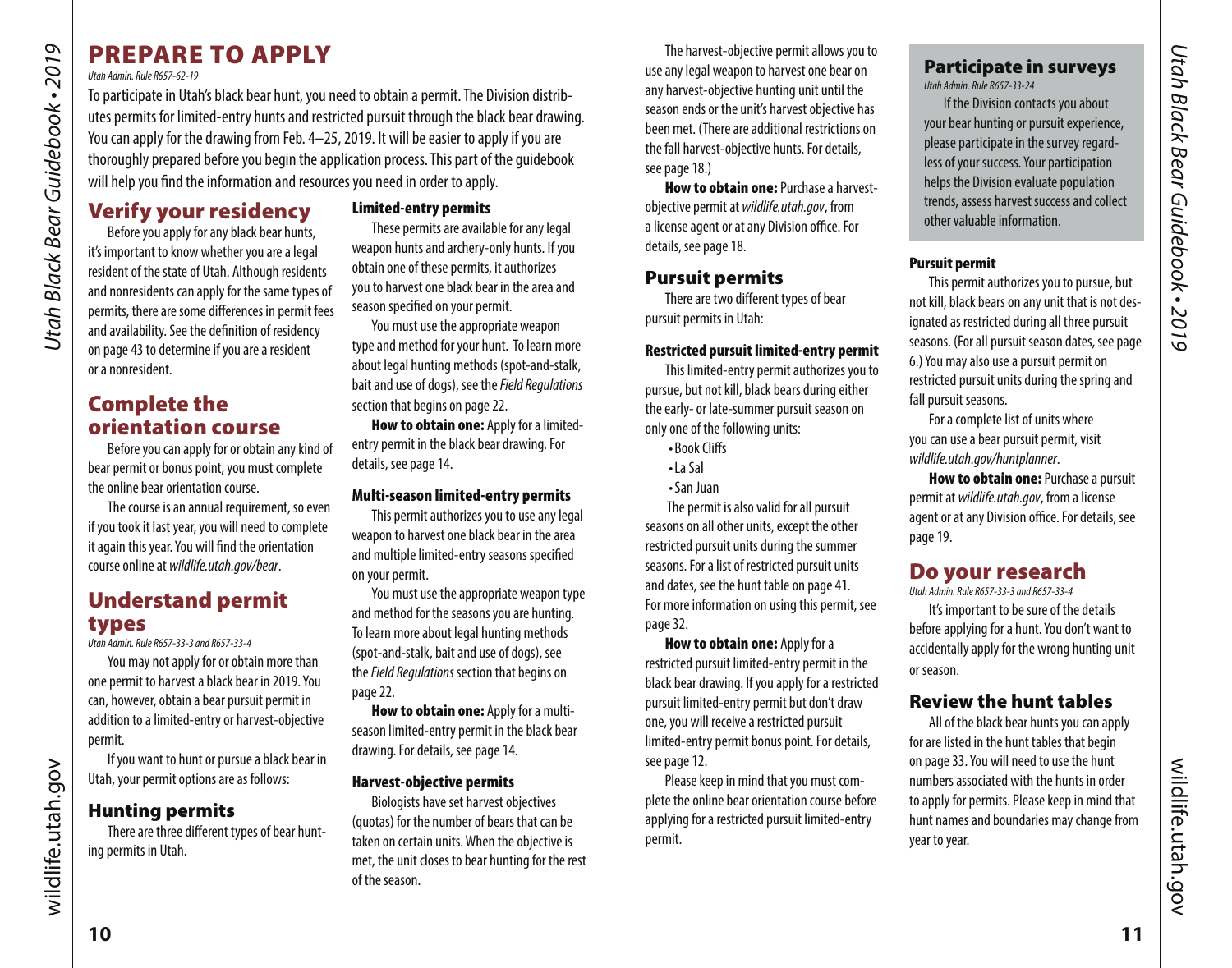# <span id="page-6-0"></span>Utah Black Bear Guidebook . 2019 *Utah Black Bear Guidebook • 2019*

# See maps and boundaries online

You'll find detailed maps and boundary descriptions for all black bear hunts at *wildlife.utah.gov/huntplanner*.

# Obtain permission to hunt private property

Utah's trespassing laws are very specific about what private lands you may and may not access. If you obtain written permission from the landowner, you know you'll be able to access the land you want to hunt.

And by obeying Utah's trespassing laws, you will avoid citations, fines, the loss of your harvested animal and other legal penalties.

You can find Utah's trespassing laws on [page 31.](#page-15-2)

Please keep in mind that the Division cannot guarantee access to private land, and the agency does not have the names of landowners who own property where hunts occur.

# <span id="page-6-1"></span>Why bonus points matter

*Utah Admin. Rules R657-62-8 and R657-62-19*

Utah's bonus point system has been put in place to increase your chance of drawing a black bear hunting permit or restricted pursuit limited-entry permit. Knowing more about the points system may be helpful during the application process.

You will receive a bonus point every year you apply for a bear permit or restricted pursuit limited-entry permit but don't draw one.

If you don't want to hunt a bear in the current year, you may apply for a bonus point by completing the orientation course, selecting the appropriate bonus point code (BER) and paying the \$10 application fee. The application period is Feb. 4–25, 2019.

You may only apply for a bear bonus point if you are eligible to apply for a bear permit or a restricted pursuit limited-entry permit.

You may apply for a bear hunting permit or a bear hunting bonus point, but NOT both.

You may apply for both a bear hunting permit and a restricted pursuit limited-entry permit bonus point.

For detailed information on how your bonus points work in the drawing, visit *wildlife.utah.gov/huntingpermits*.

# Are you eligible to apply?

Before you submit your application, be sure you are eligible to participate in the black bear drawing.

# You may not apply if...

You **cannot** apply for a bear permit or a restricted pursuit limited-entry permit or obtain a bonus point if any of the following conditions apply:

- •You have not completed the orientation course.
- •Your bear hunting privilege has been suspended.
- •You're under a waiting period for a black bear hunting permit or restricted pursuit limited-entry permit.
- •You don't have a hunting or combination license.

# Waiting period

*Utah Admin. Rule R657-62-19*

If you obtain a bear limited-entry or restricted pursuit limited-entry permit, there is a two-year waiting period before you can apply for another bear limited-entry permit, restricted pursuit limited-entry permit or bonus point.

For example, if you obtain a bear permit in 2019, you may not apply for a bear permit until 2022.

The waiting period gives other hunters a better chance at drawing a limited-entry permit or restricted pursuit limited-entry permit.

You may obtain a bear harvest-objective permit while under a waiting period for a bear limited-entry permit. You will not begin a new waiting period if you purchase a harvestobjective permit.

### Permits obtained after the drawing *Utah Admin. Rule R657-62-15*

If you're under a waiting period for black bear, you can still obtain any limited-entry bear permit that remains after the drawing, but your waiting period will begin again.

For example, if you have one year left on your bear waiting period, and you buy a bear limited-entry permit—or restricted pursuit limited-entry permit—that remains available after the drawing, you'll begin a new two-year waiting period.

# Possible habitat work in your hunt area

Throughout the year, the Division works with other government agencies—including the U.S. Forest Service and the Bureau of Land Management—to complete thousands of acres of habitat-improvement work on Utah's public lands.

Those projects range from plant removal to prescribed burns and from helicopter reseeding to large-scale planting projects. They help restore habitat for many different species, giving them the food and cover they need to thrive on the landscape.

Please be aware that projects occur across the state, year round. This means that sometimes a project may occur in a portion of your hunt area, during the hunt.

Hunters with disabilities *Utah Admin. Rule R657-12*

office.

Utah provides special hunting accommodations for people with disabilities. These accommodations include the opportunity to hunt with a companion, hunt from a vehicle, and receive special season extensions.

To learn more about hunting accommodations for people with disabilities, please visit *[wildlife.utah.gov/disabled](http://wildlife.utah.gov/disabled)* or call any Division

If this is something you're concerned about, you may want to contact the appropriate land-management agency before you apply for a particular hunt area. They may be able to give you a tentative list of projects for the coming year.

You can also see a list of past, current and proposed restoration projects at *watershed.utah.gov*.

wildlife.utah.gov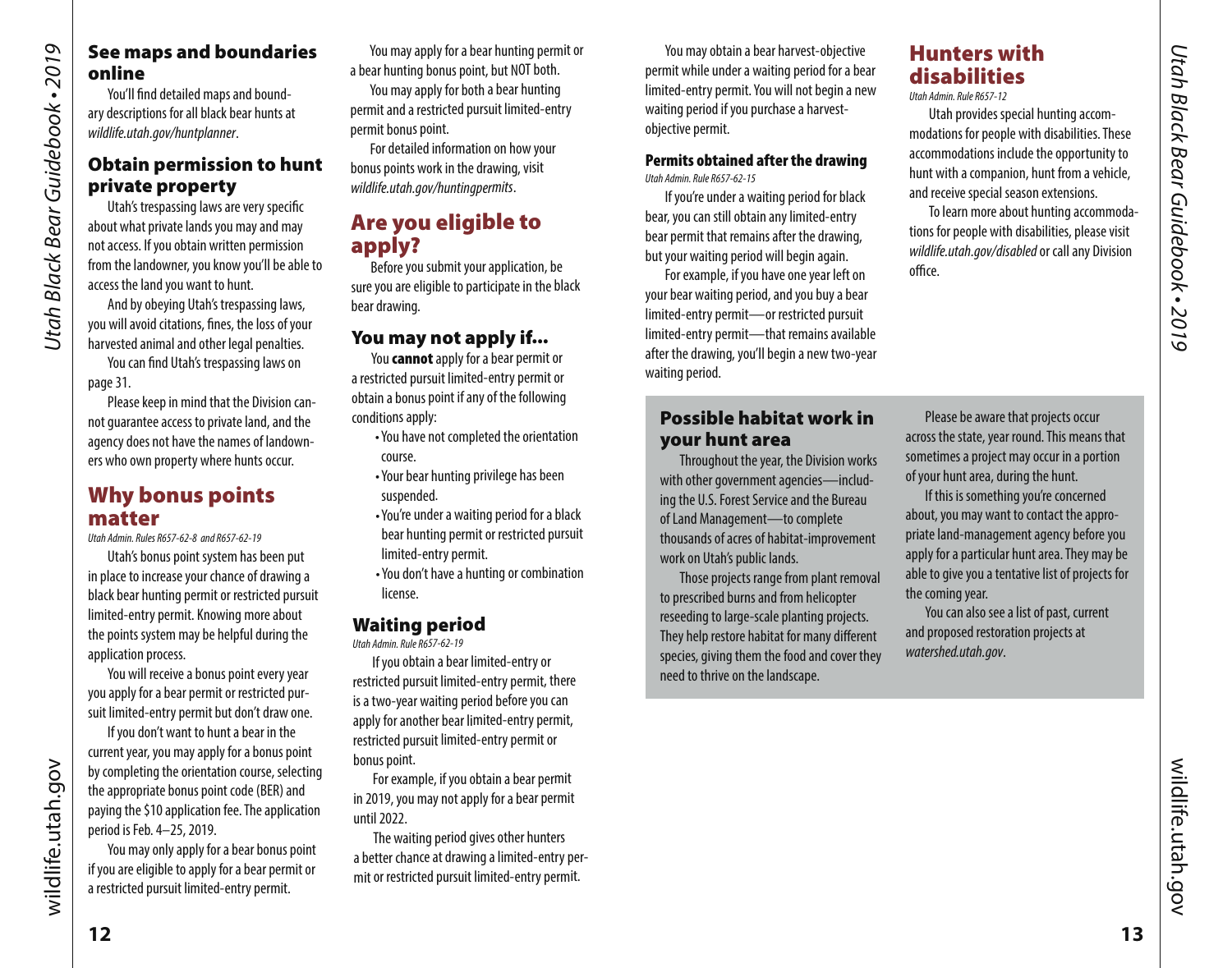# <span id="page-7-1"></span>APPLY FOR A PERMIT

*Utah Admin. Rule R657-33-3, R657-33-27, R657-42 and R657-62* 

The process of applying for a black bear permit is fairly straightforward, if you've prepared ahead of time and completed the orientation course (see [page 9\)](#page-4-4). You will avoid unnecessary stress if you apply for the drawing before the last day of the application period.

# Important dates

*Utah Black Bear Guidebook • 2019*

<span id="page-7-0"></span>Utah Black Bear Guidebook . 2019

If you are planning to apply for a 2019 black bear permit, please be aware of the following dates and deadlines.

### February 4: Apply online for a permit or bonus point

Beginning Feb. 4, 2019, both residents and nonresidents can apply for a bear permit—or a bonus point—online at *[wildlife.utah.gov](http://wildlife.utah.gov)*.

You can also apply by calling any Division office during regular business hours (8 a.m. to 5 p.m. MST, Monday through Friday).

To apply for a resident permit, you must be a resident on the date the permit is purchased. March 6, 2019 is considered the purchase date of the permit and the date by which you must establish residency in the state of Utah. Only nonresidents may apply for nonresident permits. To determine whether you're a resident, please see the definition on [page 43](#page-21-0).

Here's what you need to know in order to apply for a bear multi-season limited-entry permit, limited-entry permit, restricted pursuit permit, bonus point or restricted pursuit permit bonus point:

- •You must first complete the orientation course.
- •You may select up to three hunt choices when applying for any type of bear limited-entry permit or restricted pursuit permit.
- •You cannot apply for both a bear limitedentry permit and a bonus point.
- •Group applications are not accepted.
- •If you draw a permit for a hunt that allows bait, you can bait bears, but you must obtain a certificate of registration

before you set up a bait station. For more information on this requirement, see [page 27.](#page-13-1)

- •If you want to pursue bears on a restricted pursuit unit during one of the summer pursuit seasons, you must apply for a restricted pursuit permit.
- •If you apply for a restricted pursuit permit but do not draw one, you will receive a restricted pursuit permit bonus point. When you submit your application, you'll be charged a nonrefundable \$10 application fee. If you purchase your hunting or combination license during the application process,

you'll also be charged a license fee.

Permit fees will be charged after the drawing, if you obtain a permit.

You can use American Express, Discover, MasterCard and VISA credit or debit cards as payment, and they must be valid through April 2019. You can also use a pre-paid credit card.

Please keep in mind that the Division is not responsible for any bank charges incurred for the use of credit or debit cards. To change the credit or debit card associated with your application, call 1-800-221-0659.

### February 25: Deadline for permit applications and bonus points *Utah Admin. Rule R657-62*

If you want to participate in the drawing for a bear multi-season limited-entry permit, a limited-entry permit, a restricted pursuit permit, a bonus point or a restricted pursuit permit bonus point, you must apply online or by phone no later than Feb. 25, 2019. There's an 11 p.m. MST deadline for online applications and a 5 p.m. MST deadline for phone applications. To apply, simply visit *[wildlife.utah.gov](http://wildlife.utah.gov)* or call any Division office.

*Withdrawing and resubmitting your application*

Did you make a mistake in your online permit application? Simply withdraw your original online application and submit a new, correct application before 11 p.m. MST on Feb. 25, 2019.

You must have your confirmation number, your customer ID and your date of birth in order to withdraw your application. For each new application you submit, you will be charged a \$10 nonrefundable application fee.

If you need help with your online application, please call any Division office before 5 p.m. MST on Feb. 25, 2019. A Division employee will be available to assist you.

### February 25: Deadline for withdrawing your application

If you decide not to hunt, you can withdraw your online permit application at no additional cost until 11 p.m. MST on Feb. 25, 2019.

Please remember that the application fee is not refundable.

### <span id="page-7-2"></span>March 6: Drawing results available

By March 6, 2019, you'll receive an email that lists your drawing results. You can also learn your drawing results by visiting *[wildlife.utah.gov](http://wildlife.utah.gov)* or by calling 1-800-221-0659.

To protect applicants' privacy—and to comply with governmental records access laws—you'll receive access to only your own drawing results.

If you draw a hunting permit, you'll receive your permit in the mail in late March.

Please be aware that if you receive your permit, and then the credit card you used for payment is refused, your permit becomes invalid and you may not participate in the bear pursuit or hunt. If this happens, please call 1-800-221-0659 to resolve the problem.

## March 14: Remaining permits available

Any permits remaining after the bear drawing will be available beginning March 14, 2019 at 8 a.m. MDT. You can buy permits at *[wildlife.utah.gov](http://wildlife.utah.gov)* and at license agent locations and Division offices.

Remaining permits are available on a firstcome, first-served basis. You must complete the orientation course and have a valid hunting license or a combination license to buy one of these permits.

A license agent list is available online at *[wildlife.utah.gov/licenseagents](http://wildlife.utah.gov/licenseagents).* Before you visit any of the agents, contact them to verify their hours of operation.

Any bear limited-entry permit purchased after the season opens is not valid until three days after the date of purchase.

wildlife.utah.gov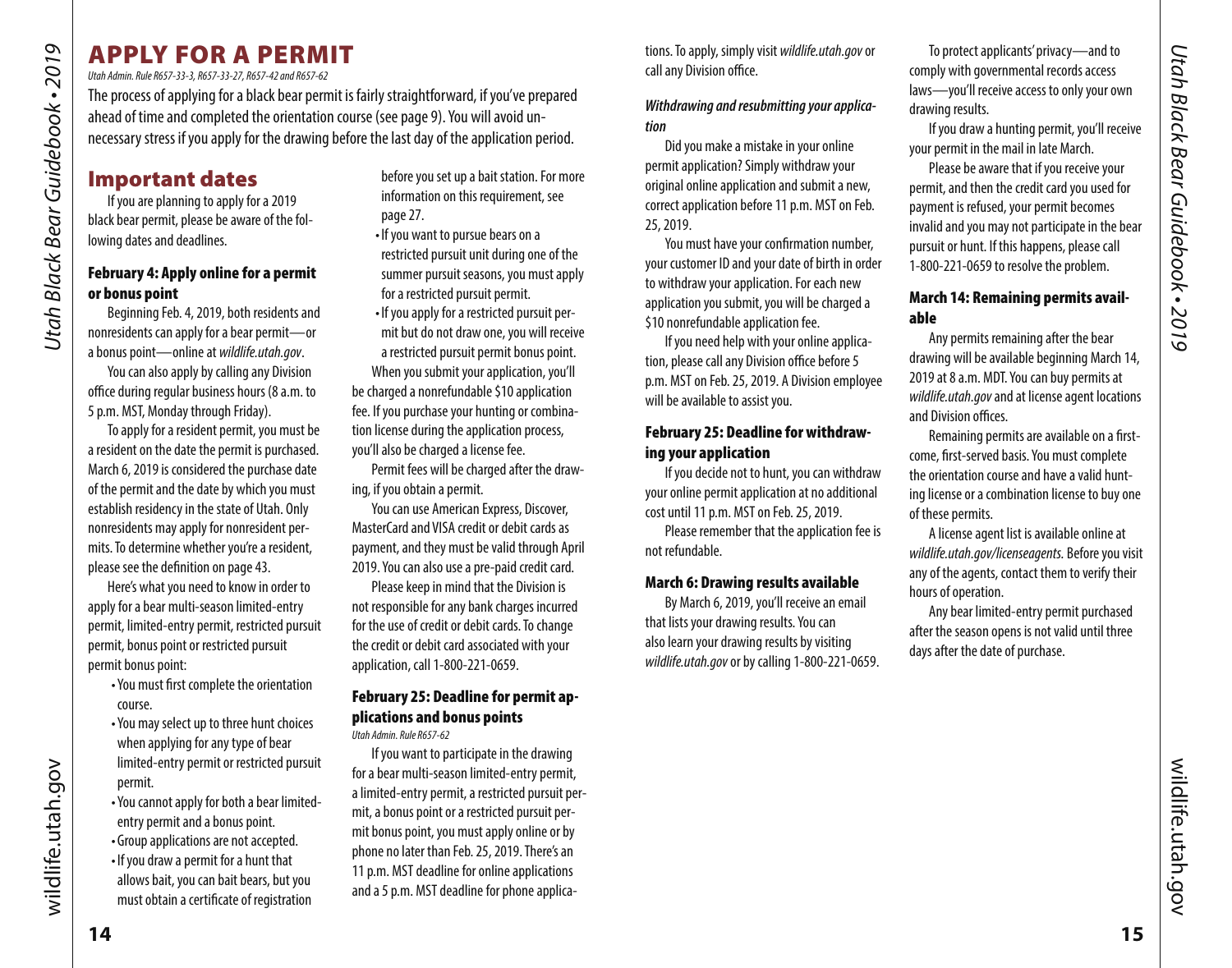# AFTER YOU APPLY

*Utah Admin. Rule R657-62-19*

*Utah Black Bear Guidebook • 2019*

<span id="page-8-0"></span>Utah Black Bear Guidebook • 2019

After the application period ends, the hunt drawing occurs. We appreciate your patience throughout the drawing process and in awaiting your results.

# Updating your personal information

A lot of things can change while you're waiting to find out if you drew a permit. If you need to update your name (because of marriage or divorce), your address or the credit card number associated with your application, please call 1-800-221-0659.

# Obtaining your drawing results

You will receive an email that contains your drawing results on or before March 6, 2019. You can also learn your drawing results by visiting *wildlife.utah.gov* or by calling 1-800- 221-0659.

To protect applicants' privacy—and to comply with governmental records access laws—you'll receive access to only your own drawing results.

# Obtaining permits

If you drew a limited-entry permit of any kind, you'll receive your permit in the mail in late March.

Please be aware that if you receive your permit, and then the credit card you used for payment is refused, your permit is not valid.

# Permit refunds and exchanges

*Utah Code §§ 23-19-38, 23-19-38.2 and Utah Admin. Rule R657-42*

# Obtaining a refund

The Division rarely issues refunds for permits, licenses or certificates of registration, but there are some exceptions. To see if you're eligible for a refund, visit *[wildlife.utah.gov/refund](http://wildlife.utah.gov/refund)*.

# Exchanging a permit

You may not exchange your limited-entry permit for a different one. Utah's black bear limited-entry permits are now tied to a variety of different seasons, weapon types, hunting methods and harvest quotas.

Please be certain about the hunts you are interested in before you apply. You can see a complete list of hunts in the tables that begin on [page 33.](#page-16-3)

# Surrendering a permit

*Utah Code § 23-19-38 and Utah Admin. Rule R657-42*

If you obtain a permit and decide not to use it, you may surrender the permit to any Division office. If you do so before the season opening date, the Division can waive the waiting period and reinstate your bonus points.

# Help the Division collect bear data

When bears are checked at Division offices, a Division employee will do the following:

- •Ask you the location of the harvest
- •Determine the sex of the bear
- •Extract a small tooth to obtain accurate age information

The information and tooth sample are very important because they help the Division responsibly manage bear populations. We greatly appreciate your cooperation in this effort. To make the tooth extraction easier, you should prop the bear's mouth open before bringing it to a Division office. PLEASE DO NOT BRING FROZEN BEARS.

# Reallocated permits

Any limited-entry permit surrendered to the Division shall be reallocated through the drawing process. The Division will make a reasonable effort to contact the next person listed on the alternate drawing list.

Any person who accepts the offered reallocated permit must pay the applicable permit fee. That person will also lose any points they've accrued and incur a waiting period. The reallocation process will continue for all surrendered permits until the Division has reallocated the permits or the season closes.

Please see Utah Code § 23-19-38 and Utah Admin. Rule R657-42 at *[wildlife.utah.gov/rules](http://wildlife.utah.gov/rules)* for more information on permit surrender and reallocation.

# Duplicate licenses

*Utah Code § 23-19-10 and Utah Admin. Rule R657-42*

If your unexpired license or permit is destroyed, lost or stolen, you can obtain a duplicate from a Division office or a license agent for \$10 or half of the price of the original license or permit, whichever is less.

To obtain a duplicate limited-entry permit, you must visit a Division office.

The Division may waive the fee for a duplicate unexpired license or permit, provided you did not receive the original document.

Keep in mind that you can also use the Utah Hunting and Fishing app to legally carry hunting or combination licenses on a phone or tablet for all the members of your family. To download the app, visit *wildlife.utah.gov/mobileapp*.



wildlife.utah.gov wildlife.utah.gov

**16**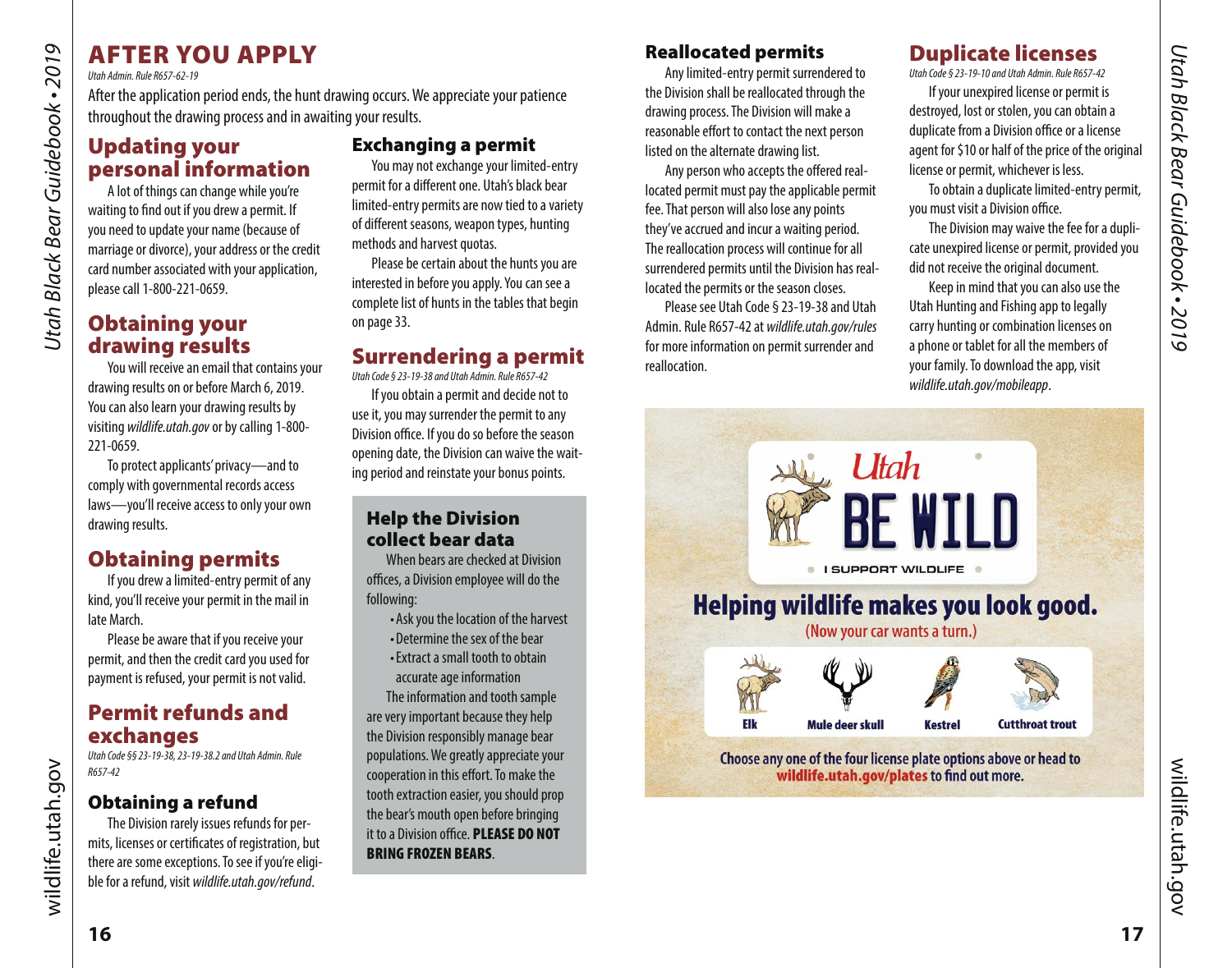# OTHER AVAILABLE PERMITS

*Utah Admin. Rule R657-33-3, R657-33-27, R657-42 and R657-62* 

If you did not draw any type of limited-entry permit in the black bear drawing, don't lose hope. You can still purchase permits that will allow you to hunt and pursue black bears during the 2019 season. This section explains which permits are available online and over the counter.

# <span id="page-9-3"></span>Harvest-objective permits

*Utah Admin. Rule R657-33-29*

*Utah Black Bear Guidebook • 2019*

<span id="page-9-0"></span>Utah Black Bear Guidebook . 2019

The bear harvest-objective permit allows you to harvest one black bear on any harvestobjective hunting unit until the season ends or the unit's harvest objective has been met.

You may not use bait if you obtain a harvest-objective permit, and you may not use dogs during the fall harvest-objective hunt.

Before you purchase a harvest-objective permit, you must complete the bear orientation course, which you can find online at *wildlife.utah.gov/bear*.

The harvest-objective permit is available to all eligible hunters, except those who drew a bear limited-entry permit of any kind.

# <span id="page-9-1"></span>Hunter Mentoring program

*Utah Admin. Rule R657-67*

The Utah Hunter Mentoring program allows any qualifying adult to share their hunting permits with resident youth.

Permits that are eligible for sharing under the Hunter Mentoring program include black bear permits as well as all big game, cougar, turkey, greater sagegrouse and sharp-tailed grouse permits. Only swan and sandhill crane permits may not be shared because they are subject to conflicting federal regulations.

To learn more about program eligibility and requirements and to download the application form, visit *wildlife.utah.gov/mentoring*.

You may only obtain one permit to harvest a bear during the 2019 season.

## March 14: Purchase a harvest-objective permit

*Utah Admin. Rule R657-33-30*

Bear harvest-objective permits will be available to residents and nonresidents, beginning March 14, 2019 at 8 a.m. MDT. To purchase a permit, you can visit a license agent, a Division office or *wildlife.utah.gov*.

Remember that any harvest-objective bear permit purchased after the season opens is not valid until three days from the date of purchase. As a result, the last day to purchase a 2019 harvest-objective permit is Oct. 24, 2019. We suggest that you purchase a permit early in the season because a unit may close at any time.

### Harvest-objective unit closures

*Utah Admin. Rule R657-33-31*

Harvest-objective permits are only valid for the 2019 season on any open harvest-objective unit.

Before you begin a hunting trip to a bear harvest-objective unit, you must call 1-888- 668-5466 or visit *wildlife.utah.gov/bear* to verify that the unit is still open. The phone line and website will be updated each day by noon. Updates become effective the following day, 30 minutes before official sunrise.

A harvest-objective unit is open to hunting until one of the following events occurs:

•The bear harvest objective for that unit is met.

•The hunting season ends. For season dates, see the hunt tables on [page 38.](#page-19-0)

After a harvest-objective unit closes, you may not use your harvest-objective permit to harvest a bear in that unit. You may, however, use your permit in any other harvest-objective units that are open in 2019.

# <span id="page-9-2"></span>Pursuit permits

*Utah Admin. Rule R657-33-4*

You can purchase a pursuit permit online at *wildlife.utah.gov* or from a Division office or a participating license agent.

A pursuit permit allows you to pursue a bear—during all three pursuit seasons—on any unit not designated as restricted. You may also use your pursuit permit on restricted pursuit units during the spring and fall pursuit seasons. For all pursuit season dates, see *Key dates and fees* on [page 6](#page-3-2).

For a complete list of units where you can use a bear pursuit permit, visit *wildlife.utah.gov/huntplanner*.

If you are the dog handler, and you already possess a bear limited-entry permit, you may

pursue bear on the unit—and during the season—for which the permit is valid. If you want to pursue bear on a different unit or during a different season—or after you harvest a bear—you will need to purchase a bear pursuit permit.

### Conservation and sportsman permits *Utah Admin. Rule R657-41*

Conservation permits for taking black bear are often available through official tax-exempt conservation organizations. These groups sell the permits at auction or use them in wildliferelated fundraising activities.

Sportsman permits are available through the sportsman permit drawing. For more information about this drawing, visit *wildlife.utah.gov/sportsman-permit.html*.

A complete copy of the conservation and sportsman permit regulations (Utah Admin. Rule R657-41) is available at Division offices or at *wildlife.utah.gov/rules*.



wildlife.utah.gov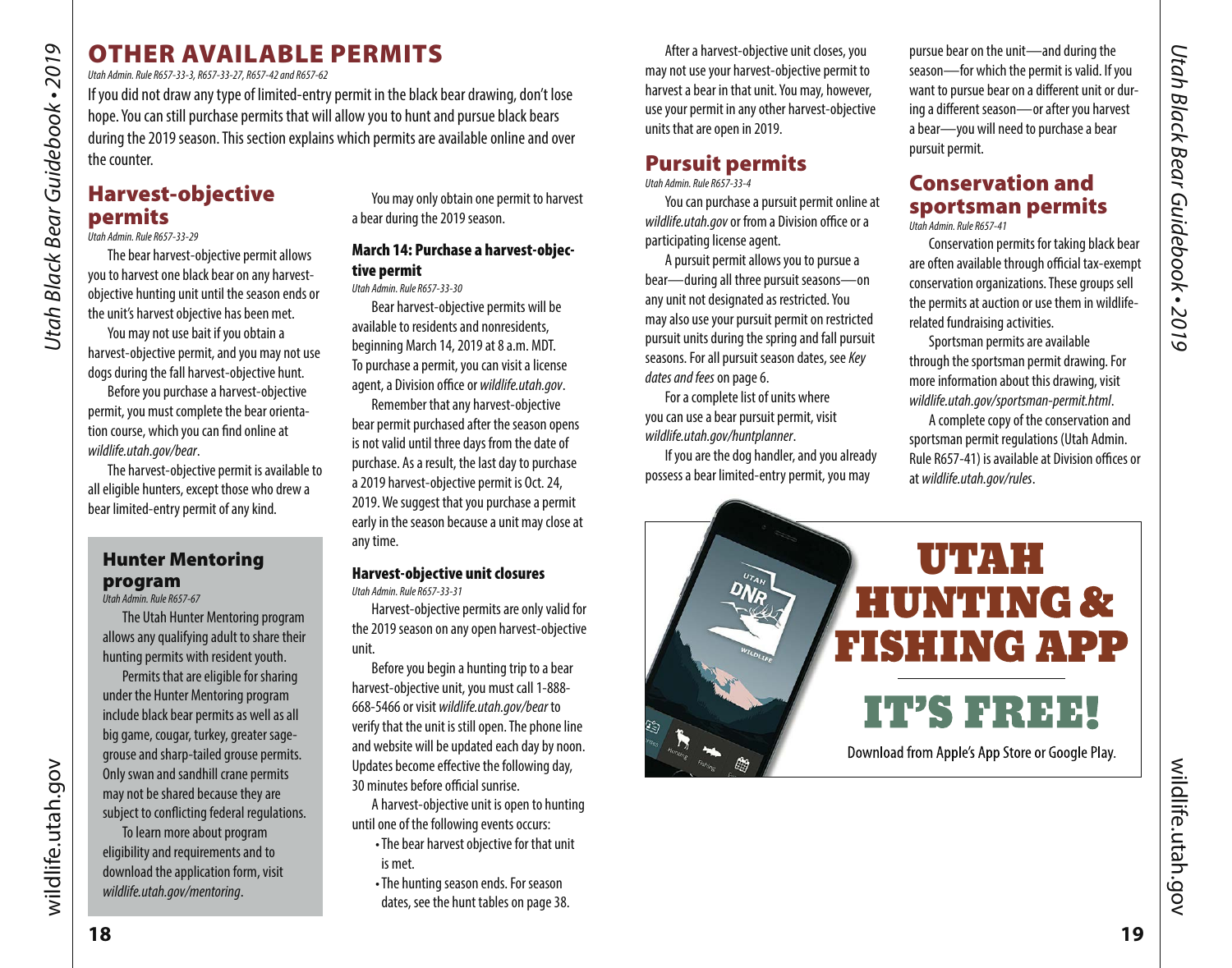# <span id="page-10-1"></span>START USING THE UTAH HUNT PLANNER

See detailed notes about hunt units, finding animals, safety considerations, land access and much more.

When you're thinking about bear hunting in a new area—or going on a bear hunt for the first time—you have a lot of questions. Those questions may include:

- •Where are the best spots to find bears?
- •What is the terrain like?
- •Is there a lot of public land in the unit?

•Where are the best access points?

Many of the answers you're looking for are already available in the Utah Hunt Planner. The Hunt Planner is an interactive online map tool that gives you in-depth, hunter-focused information about all of Utah's hunts and hunting units.

Division biologists keep the Hunt Planner up to date with the details you care about. You can read about recommended hunt areas, land ownership and accessibility, hunt boundaries, safety considerations and much more. You can find the Hunt Planner at *wildlife.utah.gov/huntplanner*.

# Plan on sharing the mountain

As much as you'd like to have Utah's backcountry to yourself, you share it with campers, hikers, photographers and other hunters. Some of those hunters are after black bear—just like you—while others are pursuing deer, elk, forest grouse and other species.

Everyone shares the landscape, so please be patient and considerate when encountering others on public land.

# Getting started

The best times to use the Hunt Planner are when you're researching hunts you want to apply for or after you draw a permit for a particular hunt. Division biologists update the Hunt Planner throughout the year to make sure it has the most accurate information about Utah's hunting units.

Important: The Hunt Planner works best on a desktop or laptop computer.

Here's how to get started:

- 1. Make sure you're using an updated web browser. (Both Google Chrome and Apple Safari work well.)
- 2. Go to *wildlife.utah.gov/huntplanner*.
- 3. Click "OK" to accept the usage disclaimer.
- 4. Look at the upper left of your screen and click the box labeled "Find a hunt (START HERE)."
- 5. Use the drop-down boxes to select a hunt by hunt number, by hunt name or by species and sex.
- 6. Once you've selected a particular hunt, its boundaries will appear on the map. (If the boundary has more than one hunt, a drop-down list of hunts will appear.)
- 7. Click the highlighted hunt area—or a hunt from the drop-down list—to see a pop-up information box that has extensive details about the hunt.
- 8. To exit out of a particular hunt, click the "X" at the upper right of the information box or field.



You can also use the selection box at the left of your screen to add map data layers that let you see general land ownership and species habitat or to see wildlife management areas, walk-in access areas, CWMUs and more.

### Using cool features

Some of the most useful features of the Hunt Planner include the biologists' recommendations on the best hunting areas, access points, ATV trails, campsites and safety information. The Division's regional wildlife biologists spend a lot of time on the hunting units each year and are eager to share information that will help hunters have a successful trip.

If you're trying to decide which hunts to apply for, the Hunt Planner links to drawing odds and harvest reports. You can also download hunt unit maps, see hunt boundaries and find general land-ownership details. These resources will help you make an informed decision during the black bear application process.

If you are successful in drawing a bear permit, you'll want to check the Hunt Planner again, before you head out on your hunt. The biologists update the Hunt Planner before the hunting season begins to ensure that hunters have the latest information about any changes in on-the-ground conditions.

# Planning a better hunt

If you use the full functionality of the Hunt Planner, you'll be more informed during the application process and throughout your future hunting trips. Visit *wildlife.utah.gov/huntplanner* and give it a try today.

It may take some time and practice to become familiar with all of the Hunt Planner's features and benefits, but your efforts will pay off in a better hunt experience.

*Utah Black Bear Guidebook • 2019*

<span id="page-10-0"></span>**Utah Black Bear Guidebook • 2019**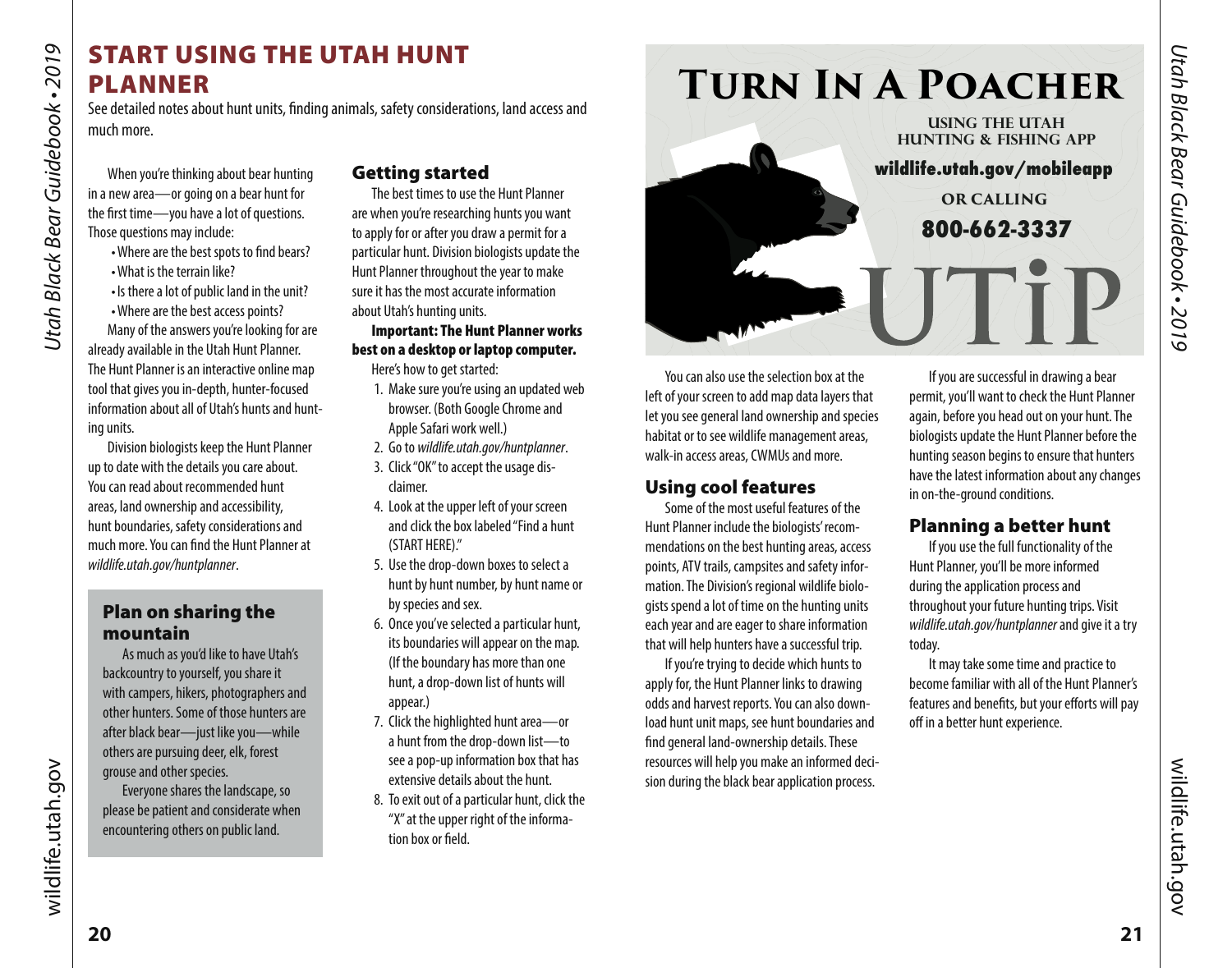# Utah Black Bear Guidebook . 2019 *Utah Black Bear Guidebook • 2019*

# <span id="page-11-3"></span>FIELD REGULATIONS

Several rules govern black bear hunting in Utah. These rules exist to help keep you safe and to ensure an ethical hunt. Please be familiar with the requirements for carrying and using firearms, crossbows, airguns and archery tackle. You should also know the different types of hunting methods you may use and what you're required to do with any bear you take.

# Hunting hours

*Utah Code § 23-20-3 and Utah Admin. Rule R657-33-5*

During the spring, summer and fall hunting seasons, you may hunt or harvest a bear from 30 minutes before official sunrise until 30 minutes after official sunset. Those are also the hours you may pursue a bear during the spring and fall pursuit seasons.

During the summer pursuit season, you can pursue bears from 5 a.m. until 30 minutes after official sunset. For season dates, see the hunt tables that begin on [page 33.](#page-16-3)

# Hunting methods

*Utah Code § 23-20-3 and Utah Admin. Rules R657-33-2, R657- 33-12 and R657-33-13* 

Before heading into the field, check both your permit and the guidebook to verify which hunting methods are allowed for your hunt. Here's a brief summary of the three main hunting methods used in Utah bear hunting:

## Spot-and-stalk method

The spot-and-stalk hunting method involves finding a bear without the use of bait or dogs. After you locate a bear, you track it and try to move in closer for a good shot.

You can choose to use the spot-and-stalk method during any hunting season, and there are some limited-entry hunts that only allow the spot-and-stalk method. Those hunts are listed in the hunt table on [page 37.](#page-18-2)

# Using dogs

Some of Utah's bear hunts allow the use of dogs to locate, track and tree a bear. There are detailed rules about when, where and how you may use dogs. Those rules are available on [page 25.](#page-12-0)

To learn which hunts allow the use of dogs, see the hunt tables that begin on [page 33](#page-16-3).

# Using bait

Some of Utah's bear hunts allow the use of bait to lure bears to a specific area. There are detailed rules about what types of bait are allowed and when, where and how you may use bait. Those rules are available on [page 26](#page-13-2).

Certain hunts allow the use of any legal weapon over bait. If you have a permit for those hunts, you may begin baiting up to two weeks before the hunt begins. Please remember that no early baiting is allowed for the summer limited-entry hunts. To learn which hunts allow the use of bait, see the hunt tables that begin on [page 33](#page-16-3).

# Checkpoints and officer contacts

*Utah Code § 23-20-25*

To help the Division fulfill its responsibility as trustee and custodian of Utah's wildlife, Division conservation officers and biologists monitor the taking and possession of black bears and the required permits, firearms and equipment used for hunting. You should expect to encounter conservation officers and biologists checking hunters in the field and at checkpoints.

If you're contacted by a conservation officer, you must provide the officer with the items he or she requests, including any licenses and permits required for hunting, any devices used to participate in hunting and any game you've taken. These contacts allow the Division to collect valuable information about Utah's black bear populations.

# Aiding or assisting in violations

*Utah Code § 23-20-23*

You may not aid or assist another person to violate any provisions of the Wildlife Resources Code, rule or guidebook.

The penalty for aiding or assisting is the same as that imposed for the primary violation.

# <span id="page-11-1"></span>Firearms and hunting equipment

Several rules apply to the firearms, crossbows, airguns and archery tackle you can use to harvest a bear in Utah.

# Firearms

*Utah Code § 23-20-3 and Utah Admin. Rule R657-33-6*

To harvest a black bear, you may use any firearm not capable of being fired fully automatic, except a firearm using a rimfire cartridge.

# **Crossbows**

*Utah Code § 23-20-3 and Utah Admin. Rule R657-33-6*

You may only use a crossbow to harvest a black bear if you have an any legal weapon permit. Crossbows are not legal for archeryonly hunts.

Your equipment must meet all of the requirements listed below. Specifically, your crossbow must have:

•A minimum draw weight of 125 pounds. •A positive mechanical safety mechanism.

Your arrows or bolts must be at least 16 inches long. They must also have either a fixed broadhead that is at least 7/8-inch wide at the widest point or an expandable, mechanical broadhead that is at least 7/8-inch wide at the widest point when the broadhead is in the open position.

Please remember that if you carry crossbow arrows or bolts in or on a vehicle, they must be in an arrow quiver or a closed case.

# **Airguns**

*Utah Code § 23-20-3 and Utah Admin. Rule R657-33-6*

Starting in 2019, you may use an airgun to hunt a bear, but that airgun must:

- •Be pneumatically powered
- •Be pressurized solely through a separate charging device
- •Only fire a bolt or arrow

Your arrows or bolts must be at least 16 inches long and travel at least 400 feet per second at the muzzle. They must also have either a fixed broadhead that is at least 7/8-inch wide at the widest point or an expandable, mechanical broadhead that is at least 7/8-inch wide at the widest point when the broadhead is in the open position.

Please remember that if you carry crossbow arrows or bolts in or on a vehicle, they must be in an arrow quiver or a closed case.

# <span id="page-11-2"></span>Guides and outfitters

Guides must be licensed by the state of Utah—and operate under a statelicensed outfitter—before they can legally take bear hunters into the field. Guides may not operate independently.

The Utah Division of Occupational and Professional Licensing is the regulatory agency for this law. To learn more about becoming a licensed guide or outfitter, please visit *[wildlife.utah.gov/guides](http://wildlife.utah.gov/guides)*.

If you are a licensed guide or outfitter—and you charge a customer more than \$100 for a bear hunting or pursuit trip—you do not have to purchase a separate bear pursuit permit.

If you are a hunter who wants to use a particular guide or outfitter, please visit *[wildlife.utah.gov/guides](http://wildlife.utah.gov/guides)* to determine if he or she is licensed to operate in Utah.

*Utah Black Bear Guidebook • 2019*

<span id="page-11-0"></span>**Utah Black Bear Guidebook • 2019** 

wildlife.utah.gov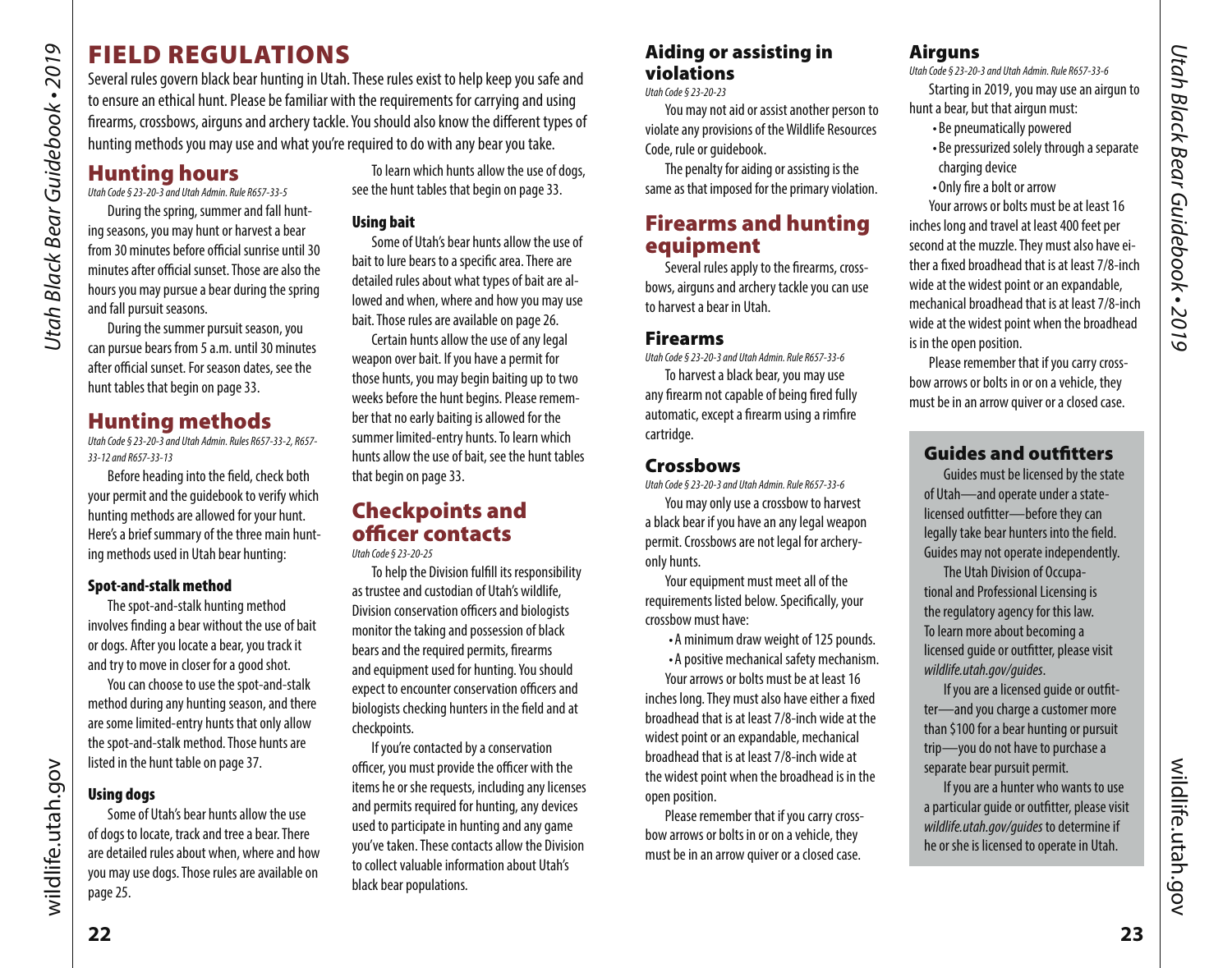### Archery equipment

*Utah Code § 23-20-3 and Utah Admin. Rule R657-33-6* To hunt a bear with archery tackle, your equipment must meet all of the following requirements:

- •Your bow must have a minimum pull of 30 pounds at the draw or the peak, whichever comes first.
- •Your arrowheads must have two or more sharp-cutting edges that cannot pass through a 7/8 inch ring. If you're using expanding arrowheads, the arrowheads must have two or more sharp-cutting edges that cannot pass through a 7/8 inch ring when expanded.
- •Your arrows must be at least 20 inches long, from the tip of the arrowhead to the tip of the nock.

You may not use any of the following archery equipment to take a bear:

- •Arrows with chemically treated or explosive arrowheads
- •A release aid that is not handheld or that supports the draw weight of the bow
- •A bow with an attached electronic range-finding device or a magnifyingaiming device

Please remember that if you carry arrows in or on a vehicle, the arrows must be in an arrow quiver or a closed case.

If you obtain an archery permit, you may use only the archery equipment authorized in this section to take a bear. You may not possess or be in control of a firearm, crossbow, airgun or draw-lock while in the field during an archery bear hunt.

For the purposes of this section, "field"

•Hunters who are lawfully hunting upland

game or waterfowl.

- •Hunters who are licensed to hunt big game species during rifle or muzzleloader hunts that coincide with the archery bear hunt. •Livestock owners who are protecting their
- livestock.
- •Individuals who are licensed to carry a concealed weapon. (You may not use your concealed firearm to hunt or take protected wildlife.)

Please keep in mind that if you are hunting with archery equipment during an any legal weapon hunt, you may use a draw lock.

# Traps and trapping devices

*Utah Code § 23-20-3 and Utah Admin. Rule R657-33-7*

You may not take a bear with a trap, snare or any other trapping device, except as authorized by the Division. Any bear accidentally caught in any trapping device must be released unharmed, and must not be pursued or taken.

You must obtain written permission from a Division representative before you remove the

# Are you allowed to possess a weapon?

*Utah Code §§ 76-10-503 and 76-10-512*

It is illegal under Utah Code §§ 76-10-503 and 76-10-512 to possess or use a firearm, muzzleloader or any other dangerous weapon if you have been charged or convicted of certain offenses.

The purchase or possession of any hunting license, permit, tag or certificate of registration from the Division does not authorize the holder to legally possess or use a firearm, muzzleloader or any other dangerous weapon while hunting if they are otherwise restricted from possessing these weapons under Utah Code.

To determine whether you are allowed to possess a weapon, please review Utah Code §§ 76-10-503 and 76- 10-512 or contact the law enforcement agency that oversees your case.

carcass of a bear from any trapping device. The carcass remains the property of the state of Utah and must be surrendered to the Division.

# Loaded firearms in a vehicle

*Utah Code §§§§ 76-10-502, 76-10-504, 76-10-505 and 76-10-523*

You may not carry a loaded firearm in or on a vehicle unless you meet all of the following conditions:

- •You own the vehicle or have permission from the vehicle's owner.
- •The firearm is a handgun.
- •You are 18 years of age or older.
- A pistol, revolver, rifle or shotgun is considered to be loaded when there is an unexpended cartridge, shell or projectile in the firing position.

Pistols and revolvers are also considered to be loaded when an unexpended cartridge, shell or projectile is in a position whereby the manual operation of any mechanism once would cause the unexpended cartridge, shell or projectile to be fired.

A muzzleloading firearm is considered loaded when it is capped or primed and has a powder charge and ball or shot in the barrel or cylinders.

The firearm restrictions in this section do not apply to concealed firearm permit holders, provided the person is not using the concealed firearm to hunt or take wildlife.

### State parks

*Utah Code § 76-10-508 and Utah Admin. Rule R651-614-4*

Hunting any wildlife is prohibited within the boundaries of all state park areas, except those designated open to hunting by the Utah Division of State Parks and Recreation in *Utah Admin. Rule R651-614-4*.

For information about discharging a dangerous weapon or firearm in a state park, see the next section or review *Utah Code § 76-10-508*.

# Areas where you cannot discharge a firearm

*Utah Code § 76-10-508 and Utah Admin. Rule R657-12* You may not discharge a dangerous weapon or firearm under any of the following circumstances:

- •From a vehicle
- •From, upon or across any highway
- •At power lines or signs
- •At railroad equipment or facilities, including any sign or signal
- •Within Utah State Park buildings, designated camp or picnic sites, overlooks, golf courses, boat ramps or developed beaches
- •Without written permission from the owner or property manager, within 600 feet of:
	- •A house, dwelling or any other building
	- •Any structure in which a domestic animal is kept or fed, including a barn, poultry yard, corral, feeding pen or stockyard

## Carrying a dangerous weapon while under the influence of alcohol or drugs

*Utah Code § 76-10-528*

You may not carry a dangerous weapon or hunt bear while under the influence of alcohol or drugs.

# <span id="page-12-0"></span>Use of dogs

*Utah Code § 23-20-3 and Utah Admin. Rule R657-33-12*

You may use dogs to harvest or pursue bear only during the authorized hunts listed in this guidebook. To learn which hunts allow the use of dogs, see the hunt tables that begin on [page 33.](#page-16-3)

Dog handlers may not use a bait station to lure bears, and they may not start pursuing a bear from a bait station.

*Utah Black Bear Guidebook • 2019*

Utah Black Bear Guidebook . 2019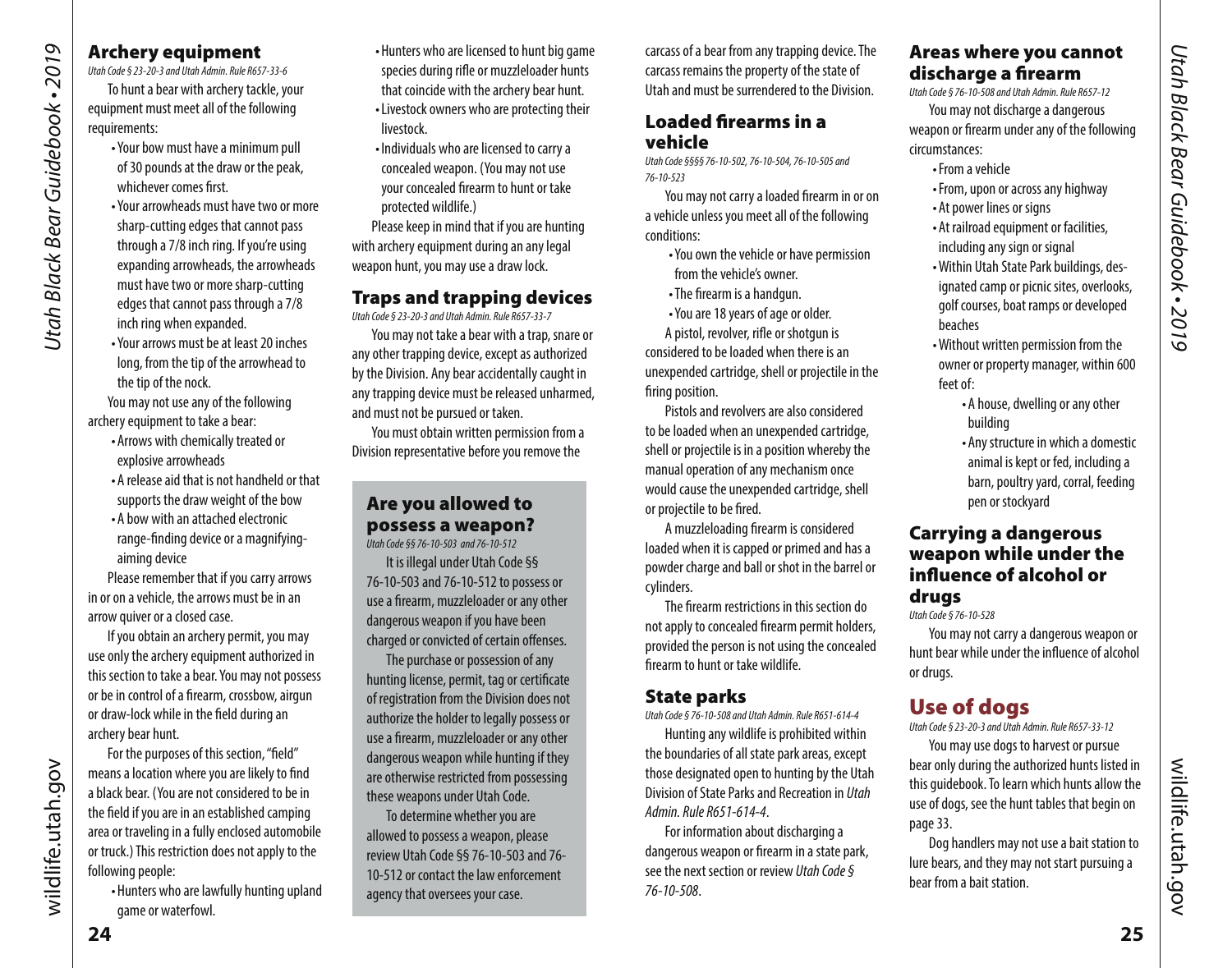<span id="page-13-0"></span>During the summer pursuit season or the restricted pursuit season, you may not use more than eight dogs at one time to pursue a black bear on any unit. Other land-management agencies may have additional restrictions. Please check with them before pursuing a bear on their property.

If you are the owner or handler of the dogs, you must have a valid bear permit in your possession while you are harvesting or pursuing bear. However, there are some exceptions to this rule for guides and outfitters licensed in the state of Utah.

If you are already a Utah-licensed guide or outfitter, see *Pursuit restrictions* on [page 31](#page-15-3). To learn more about becoming a Utah-licensed guide or outfitter, see [page 23.](#page-11-2)

When dogs are used to pursue a bear, the licensed hunter who intends to take the bear must be present when the dogs are released. Then, the licensed hunter must continuously participate in the hunt until it ends.

The only time a dog handler may separate from the pursuit-permit holder is to retrieve dogs that leave the pack. The dog handler must do all of the following:

- •Take reasonable steps to keep the pack together before and during pursuit
- •Only separate from the permit holder to retrieve stray dogs (and not actively pursue a bear during the retrieval process)
- •Immediately release any bear that is incidentally treed or held at bay by the stray dogs

When dogs are used to pursue a bear during a restricted pursuit season, the dog handler must either:

- •Have a valid pursuit permit and be accompanied by an individual with a valid restricted pursuit limited-entry permit for the unit where pursuit is occurring  $-OR-$
- •Have a valid restricted pursuit limitedentry permit for the unit where pursuit is occurring

When dogs are used to harvest a bearand there is not an open pursuit season—the dog handler must either:

- •Have either a valid pursuit permit and be accompanied by a hunter with a valid bear hunting permit (either limited entry or harvest objective) that allows the use of dogs
- $-OR-$
- •Have a valid bear hunting permit (either limited entry or harvest objective) that allows the use of dogs

# <span id="page-13-2"></span>Bear baiting

*Utah Code § 23-20-3 and Utah Admin. Rule R657-33-13* You can only bait a bear if you have obtained a limited-entry permit for a hunt that allows the use of bait. You must also have a certificate of registration for baiting.

You may not use bait if you have a bear harvest-objective permit.

Only hunters listed on the certificate of registration may hunt over the bait station, and the certificate of registration must be in the hunters' possession while hunting over the bait station.

Any person who tends a bait station must also be listed on the certificate of registration.

If you are listed on a bait-station certificate, please review the following sections for essential information about using bait and moving a bait station.

### Using bait

*Utah Code § 23-20-3 and Utah Admin. Rule R657-33-14*

You may establish or use no more than two bait stations at one time during the season listed on your permit (must be a season that allows baiting).

If a bait station lures a bear, you may not use dogs to take the bear. With a limited-entry bear permit for a season and hunt unit that allow baiting, you may use any legal weapon or archery tackle, as specified on your permit.

Bait may not be contained in—nor can it include—any metal, glass, porcelain, plastic, cardboard or paper. The bait station must be marked with a sign provided by the Division and posted within 10 feet of the bait.

A dog handler may not intentionally run dogs off of a bait station while pursuing bear.

For some fall hunts that allow baiting, you may begin placing bait up to two weeks before the hunt begins but only in areas that permit the use of bait, as listed on your certificate of registration. No early baiting is allowed for the summer bait season, which runs from May 25–June 28, 2019.

All materials used as bait must be removed within 72 hours after the season ends (including any midseason breaks) or within 72 hours after the hunter harvests a bear.

You may use nongame fish as bait, except fish listed as prohibited in Utah Admin. Rule R657-13. You may not use any other species of protected wildlife as bait.

You may use domestic livestock or its parts—including processed meat scraps—as bait, as long as you have a certificate of brand inspection, bill of sale or other proof of ownership or legal possession.

You may not place bait in either of the following areas:

- •Within 100 yards of water, a public road or a designated trail
- •Within a half-mile of any permanent dwelling or campground

Note: There may be additional baitplacement restrictions, depending upon historical human and bear activity, within any given area.

# Registering to use bait

*Utah Code § 23-20-3* 

You'll need to follow a couple of important steps, depending on where you want to use bait.

### Baiting on U.S. Forest Service lands

If you are interested in using bait on lands administered by the U.S. Forest Service (USFS), you no longer need permission from the USFS

before applying for a certificate of registration from the Division.

### Baiting on BLM lands

If you are interested in baiting on lands administered by the Bureau of Land Management (BLM), you must verify that an area is open to baiting before you apply for a bear limited-entry permit for a season that allows the use of bait.

Here's what you need to do to check with the BLM:

1. Learn whether certain lands are open by contacting the district offices.

2. Have the district supervisor verify your proposed baiting locations and any applicable travel restrictions.

3. After you receive verification from the district supervisor, you may apply for a certificate of registration from the Division.

If you bait a bear illegally on federal lands, you can be prosecuted under federal law. Areas generally closed to baiting stations can include:

- •Designated wilderness areas
- •Heavily used drainages or recreation areas
- •Critical watersheds

### Baiting on private lands

If you are interested in baiting on private lands, you must obtain written permission from the appropriate landowner. Then, you may apply for a certificate of registration from the Division.

## <span id="page-13-1"></span>Obtaining a certificate of registration

The Division issues certificates of registration only to hunters who have bear limitedentry permits for hunts that allow the use of bait.

You can obtain the certificate of registration by visiting the Division office in the region where you plan to set up your bait station. Certificates of registration will be available starting April 1, 2019.

wildlife.utah.gov

wildlife.utah.gov

wildlife.utah.gov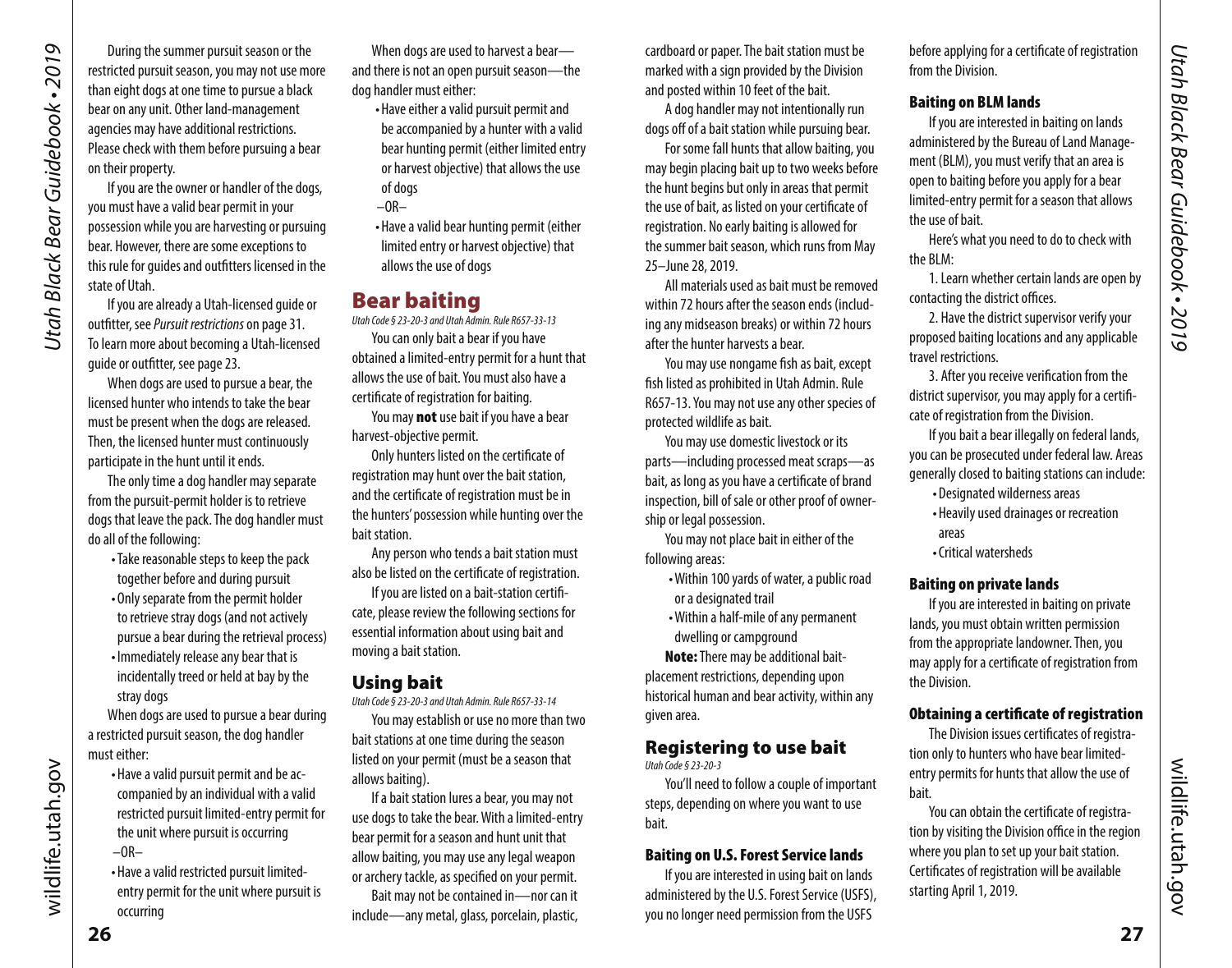<span id="page-14-0"></span>Utah Black Bear Guidebook . 2019 *Utah Black Bear Guidebook • 2019*

To obtain a certificate of registration for baiting, you must provide the following information to the Division:

- •The type of bait you will use
- •The GPS coordinates (UTM, including the datum, or latitude and longitude) of the bait station
- •Written permission from the appropriate landowner if you want to bait and hunt on private land

The Division will need time—up to 10 business days—to review your request for a certificate of registration. Please keep that in mind when submitting your request.

The Division will send a copy of the certificate of registration to the private landowner or appropriate district office of the land management agency that manages the land where the bait station will be placed, as identified by the hunter on the application for a certificate of registration.

If you apply for a certificate of registration, there is a \$10 nonrefundable application fee.

### Moving a bait station

If you want to move a bait station, you must first remove all materials used as bait from the original station. Then, you must apply for a new certificate of registration. The Division will not issue a certificate of registration for your new station until you clean up your old station.

# Prohibited hunting methods

*Utah Code §§ 23-20-3, 23-20-12 and Utah Admin. Rule R657-33-9*

A black bear may be taken or pursued only during open seasons and open hours, using only the methods listed in this guidebook. Otherwise it is unlawful for any person to:

•Possess, capture, kill, injure, drug, rope, trap, snare or in any way harm or transport a bear

• Restrict or hinder a bear's ability to escape after it has been pursued, chased, treed, cornered, legally baited or held at bay

You may not:

- •Engage in a canned hunt
- •Take a bear from an airplane or any other airborne vehicle or device (including a drone), or from any motorized terrestrial, aquatic or recreational vehicle

### **Spotlighting**

*Utah Code §§§ 23-20-3, 76-10-504, 76-10-523 and Utah Admin. Rule R657-33-10*

You may not use spotlighting to take a black bear.

You may not use a spotlight, headlight or other artificial light to locate any protected wildlife while having in your possession a firearm or other weapon or device that could be used to take or injure protected wildlife.

The use of a spotlight or other artificial light in any area where protected wildlife are generally found is probable cause of attempting to locate protected wildlife.

The provisions of this section do not apply to the use of the headlights of a motor vehicle or other artificial light in a usual manner where there is no attempt or intent to locate protected wildlife.

In addition, the above restrictions do not apply to concealed carry permit holders carrying a concealed weapon. See *[wildlife.utah.gov/rules](http://wildlife.utah.gov/rules)* for more information.

### Party hunting

*Utah Admin. Rules R657-33-11 and R657-67*

A person may not harvest a bear for another person.

The only exception to this rule is if a mentor shares a permit and tag with a minor as part of the Hunter Mentoring program. For details on this program, please see the box on page [18.](#page-9-1)

# Possession and transportation

After you harvest a bear, there are several rules governing its possession and transportation.

### Tagging requirements

*Utah Code §§ 23-20-3 and 23-20-30 and Utah Admin. Rule R657-33-15*

Before you move the bear's carcass or leave the site of the kill, you must tag the carcass with a temporary possession tag. The tag is only valid for 48 hours after the date of kill and must remain attached to the pelt or unskinned carcass until the permanent possession tag is attached.

To tag a carcass with a temporary possession tag, you should perform the following steps:

- •Completely detach the tag from the permit
- •Completely remove the notches that correspond with the date the animal was taken and the sex of the animal
- •Attach the tag to the carcass so that the tag remains securely fastened and visible

Note: You may not remove more than one notch indicating date or sex, nor tag more than one carcass using the same tag.

You may not hunt or pursue a bear after any of the notches have been removed from the tag or after the tag has been detached from the permit.

You may not possess a bear pelt or unskinned carcass without a valid permanent possession tag affixed to the pelt or unskinned carcass. This provision does not apply to a person in possession of a properly tagged carcass or pelt within 48 hours after the kill, provided the person was issued and is in possession of a valid permit.

# Harvest reporting

*Utah Admin. Rule R657-33-17*

If you harvest a bear, you must contact the Division within 48 hours. You will need to report where the bear was taken and meet with a Division employee to have a permanent tag affixed to the carcass.

Evidence of the bear's sex must remain attached to the bear's carcass or pelt until a Division employee attaches a permanent tag.

To report your harvest after business hours (8 a.m.–5 p.m., Monday through Friday) or over the weekend, please call your local police department (on a non-emergency line). They will contact a conservation officer who can assist you.

# Evidence of sex and age

*Utah Admin. Rule R657-33-16* Evidence of the bear's sex must remain

attached to the bear's carcass or pelt until a Division employee attaches a permanent tag.

The permit holder must bring the pelt and skull to a conservation officer or Division office in an unfrozen condition. This allows Division biologists to gather management data.

The Division may seize any pelt not accompanied by its skull.

### Permanent tag

*Utah Code § 23-20-3 and Utah Admin. Rule R657-33-17*

Any bear harvested by the permit holder must be checked by a Division employee within 48 hours after the date of kill. That employee will affix a permanent possession tag to the pelt or unskinned carcass.

During the check-in process, you must also provide the location of the harvest and one of the bear's teeth to the Division employee.

If you need to reach a Division employee after regular business hours, over the weekend, or on a holiday, contact your local police dispatch office.

You may not possess an unskinned carcass or a green pelt after the 48-hour check-in period without a permanent tag. In addition, you cannot ship a green pelt out of Utah or present it to a taxidermist if the pelt does not have a permanent possession tag attached.

wildlife.utah.gov

wildlife.utah.gov

wildlife.utah.gov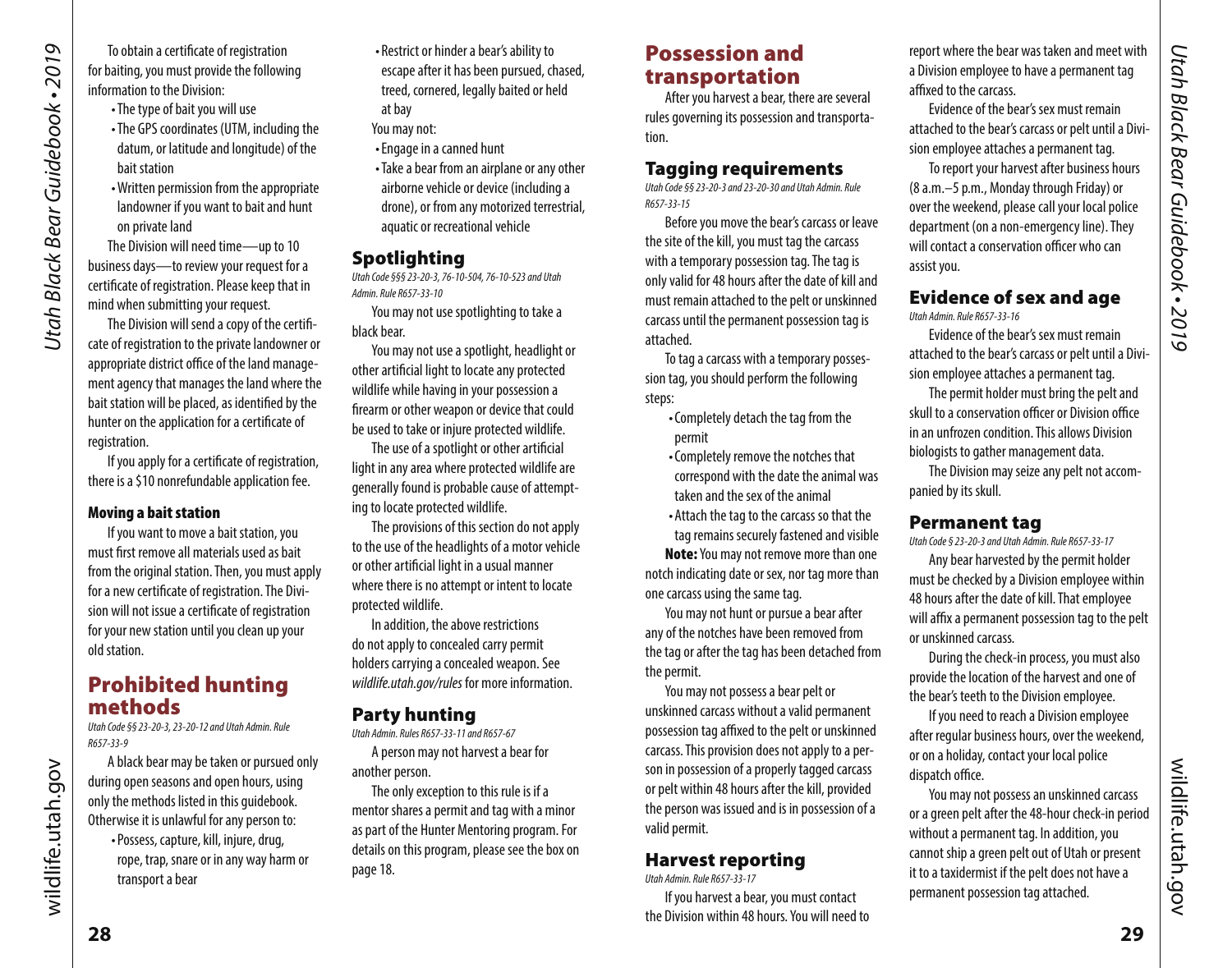# Transporting a bear

*Utah Admin. Rule R657-33-18*

If you are a permit holder who has legally harvested a bear, you may transport the carcass under the following conditions:

•The bear is properly tagged.

•You have physical possession of the appropriate permit.

# Exporting a bear from Utah

*Utah Admin. Rule R657-33-19*

*Utah Black Bear Guidebook • 2019*

<span id="page-15-0"></span>Utah Black Bear Guidebook . 2019

You may export a legally taken bear or its parts if you have a valid bear permit, and the bear is properly tagged with a permanent possession tag.

You may not ship a bear pelt from Utah or cause one to be shipped—without first obtaining a shipping permit issued by an authorized Division representative.

# Disposal of wildlife

### Donating

*Utah Code § 23-20-9 and Utah Admin. Rule R657-33-20*

A person may donate protected wildlife or its parts to another person only at one of the following locations:

- •The residence of the donor
- •The residence of the recipient
- •A meat locker
- •A storage plant

•A meat-processing facility A written statement of donation must be kept with the protected wildlife or parts show-

- ing all of the following information:
	- •The number and species of protected wildlife or parts donated
	- •The date of donation
	- •The license or permit number of the donor and the permanent possession tag number
	- •The signature of the donor

A green pelt of any bear donated to another person must have a permanent possession tag affixed. Along with the pelt, the recipient must also retain the written statement of donation.

# Purchasing or selling

*Utah Code § 23-20-3 and Utah Admin. Rule R657-33-21*

You may purchase or sell legally obtained, tanned bear hides.

You may not purchase, sell, offer for sale or barter a green pelt, gall bladder, tooth, claw, paw or skull of any bear.

# Wasting wildlife

*Utah Code § 23-20-8 and Utah Admin. Rule R657-33-22* You may not waste—or permit to be

wasted—any protected wildlife or its parts. Note: The skinned carcass of a bear may be left in the field and does not constitute a waste

of wildlife. However, the Division recommends that hunters remove the carcass from the field.

# Livestock and commercial crop depredation

*Utah Admin. Rule R657-33-23*

There are bear-removal options for livestock owners and commercial crop growers who have chronic problems with depredating bears. To learn more about these options, see Utah Admin Rule R657-33-23 or call the nearest Division office.

Hunters who are interested in taking depredating bears may contact the Division, and the agency will call them as needed.

# Extended and preseason hunts

*Utah Admin. Rule R657-33-25*

The Division may authorize an extended or preseason hunt on selected limited-entry hunting units to control depredation or nuisance problems.

The Division director could choose to authorize any preseason or extended season hunts for problem areas, and those hunts would be carried out by hunters who drew limited-entry permits for those areas.

# <span id="page-15-2"></span>**Trespassing**

*Utah Code §§§ 23-20-14, 23-21-14 and 23-20-3.5*

While taking wildlife or engaging in wildlife-related activities, you may not—without permission—enter or remain on privately owned land that is:

- •Cultivated
- •Properly posted
- •Fenced or enclosed in a manner designed to exclude intruders
- In addition, you may not:
- •Enter or remain on private land when directed not to do so by the owner or a person acting for the owner.
- •Obstruct any entrance or exit to private property.

"Cultivated land" is land that is readily identifiable as land whose soil is loosened or broken up for the raising of crops, land used for the raising of crops, or a pasture that is artificially irrigated.

"Permission" means written authorization from the owner or person in charge to enter upon private land that is cultivated or properly posted. Permission must include all of the following details:

- •The signature of the owner or person in charge
- The name of the person being given permission
- •The appropriate dates
- •A general description of the land

"Properly posted" means that signs prohibiting trespass—or bright yellow, bright orange or fluorescent paint—are clearly displayed at all corners, on fishing streams crossing property lines, and on roads, gates and rights-of-way entering the land. Or, they are displayed in a manner that is visible to a person in the area.

You may not post private property you do not own or legally control or land that is open to the public as provided by Utah Code § 23-21-4. In addition, it is unlawful to take protected wildlife or its parts while trespassing in violation of Utah Code § 23-20-14.

You are guilty of a class B misdemeanor if you violate any provision described in this section. Your license, tag or permit privileges may also be suspended.

# <span id="page-15-1"></span>Harvest and pursuit restrictions

*Utah Code § 23-20-3 and Utah Admin. Rules R657-33-25 and R657-33-26* 

Depending on the type of permit you obtain, various restrictions apply.

# Harvest restrictions

If you obtain a valid permit to harvest a bear, you may take only one bear. It may not be a cub or a female accompanied by cubs.

You may only hunt in the season and area specified on your permit. Likewise, you may use only the weapon listed on your permit.

During hunts that allow the use of dogs, there's no limit to the number of dogs you may use to harvest a bear.

If you are the owner or handler of dogs being used to harvest a bear—and there is not an open pursuit season—you must:

- •Have either a valid pursuit permit and be accompanied by a licensed hunter  $-OR-$
- •Have a valid bear hunting permit (either limited entry or harvest objective) that allows the use of dogs

# <span id="page-15-3"></span>Pursuit restrictions

A pursuit permit of any kind does not allow you to kill a bear.

During the summer pursuit season, you may not use more than eight dogs at one time to pursue a black bear on any unit.

Pursuit restrictions differ, depending on type of permit you have.

### General restrictions

Even with a pursuit permit (or a restricted pursuit limited-entry permit), you may not perform any of the following actions:

•Pursue a cub or a female bear with cubs

wildlife.utah.gov

wildlife.utah.gov

wildlife.utah.gov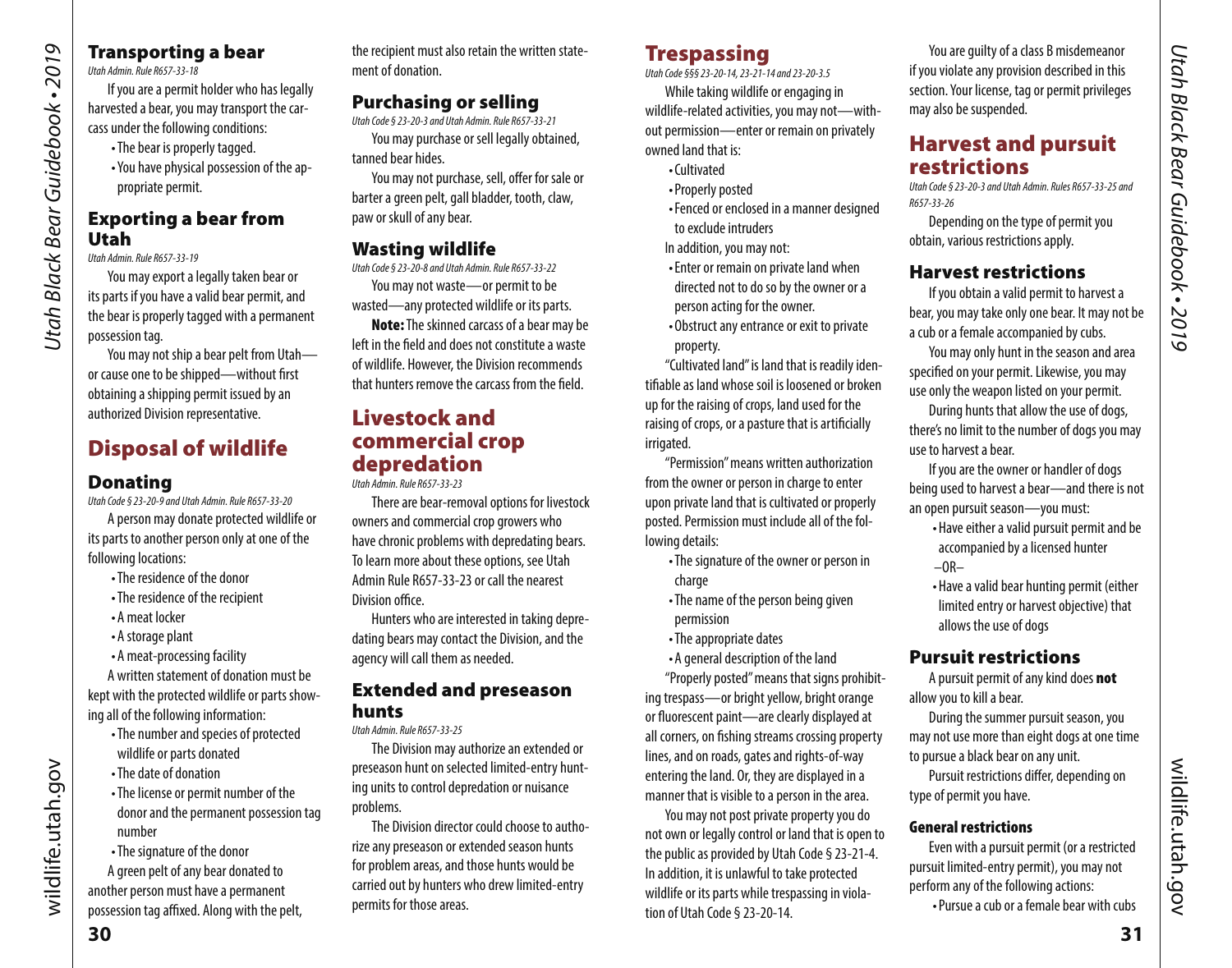- <span id="page-16-0"></span>• Repeatedly pursue, chase, tree, corner or hold at bay the same bear during the same day
- •Possess a firearm or any device that could be used to kill a bear while pursuing bear, unless you are licensed to carry a concealed weapon

### Pursuit permits

If you have a valid pursuit permit, you may pursue bears in the following areas and seasons:

- •Any unit that is not designated as restricted during all three pursuit seasons.
- •Any restricted pursuit unit during the spring and fall pursuit seasons.

You may **not** pursue a bear on any of the restricted pursuit units during either of the summer pursuit seasons.

You may purchase a pursuit permit at any time from Division offices, license agents and at *[wildlife.utah.gov](http://wildlife.utah.gov)*.

An eligible hunter may obtain a bear pursuit permit and either a limited-entry or harvestobjective permit.

### <span id="page-16-4"></span>Restricted pursuit limited-entry permits

If you have a valid restricted pursuit limitedentry permit, you may pursue bears in the following areas and seasons:

- •The restricted pursuit unit and season listed on your permit
- •Any restricted pursuit unit during the spring and fall pursuit seasons
- •Any unit that is not designated as restricted during all three pursuit seasons You may **not** pursue bears in the other

restricted pursuit units during either of the summer pursuit seasons. Individuals who combine packs of dogs to

pursue a bear during either summer season on a restricted pursuit unit must comply with the eight-dog limit. They must also have at least one restricted pursuit limited-entry permit in their possession.

On a restricted pursuit unit, the dog handler must remain close enough to the permit holder to maintain visual contact and verbal communication without the assistance of any electronic device. The only time a dog handler may separate from the pursuit-permit holder is to retrieve dogs that leave the pack. The dog owner must do all of the following:

- •Take reasonable steps to keep the pack together before and during pursuit
- •Only separate from the permit holder to retrieve stray dogs (and not actively pursue a bear during the retrieval process)
- •Immediately release any bear that is incidentally treed or held at bay by the stray dogs

See the table on [page 41](#page-20-1) for detailed information about restricted pursuit units and season dates.

You may apply for a restricted pursuit limited-entry permit in the state's black bear drawing, beginning Feb. 4, 2019. See [page](#page-5-2)  [10](#page-5-2) for more information on how to apply for a permit.

An eligible hunter may obtain a bear restricted pursuit limited-entry permit and either a bear limited-entry permit or a bear harvest-objective permit.

### Guides and outfitters

If you are a Utah-licensed guide or outfitter—and you charge a customer more than \$100 for a bear hunting or pursuit trip—you do not have to purchase a separate bear pursuit permit to quide that customer in the field.

Guides and outfitters must be licensed to operate in the state of Utah before they can legally accompany hunters in the field to pursue or harvest a bear. To learn more about this requirement, see the box on page [23.](#page-11-2)

# <span id="page-16-3"></span>HUNT TABLES

*The Division does not guarantee access to any private or public land. Hunt unit boundaries may include private property or other excluded areas. Hunters must research land accessibility before hunting.*

# <span id="page-16-1"></span>Spring limited-entry hunts

Permit fee: Resident \$83, Nonresident \$308. Use the hunt number to apply. Bonus point code: BER

# <span id="page-16-2"></span>Any legal weapon, no bait allowed

| <b>Unit</b>                                           | <b>Hunt</b>   | Res. | Nonres.        | <b>Season dates</b> |
|-------------------------------------------------------|---------------|------|----------------|---------------------|
| <b>Beaver</b>                                         | <b>BR7000</b> | 8    | $\mathbf{0}$   | March 30-May 31     |
| Book Cliffs, Bitter Creek/South                       | <b>BR7001</b> | 35   | 4              | March 30-May 31     |
| Cache/Ogden (new hunt)                                | <b>BR7017</b> | 1    | $\mathbf{0}$   | March 30-May 31     |
| Central Mtns, Manti-North                             | BR7003        | 16   | 1              | March 30-May 31     |
| Central Mtns, Manti-South/San Rafael,<br><b>North</b> | <b>BR7004</b> | 12   | 1              | March 30-May 31     |
| Central Mtns, Nebo                                    | BR7005        | 10   | 1              | March 30-May 31     |
| Fillmore, Pahvant                                     | <b>BR7007</b> | 1    | $\bf{0}$       | March 30-May 31     |
| Kamas/North Slope, Summit (new hunt)                  | <b>BR7018</b> | 1    | 0              | March 30-May 31     |
| La Sal                                                | <b>BR7008</b> | 39   | $\overline{3}$ | March 30-May 31     |
| <b>Mt Dutton</b>                                      | BR7009        | 3    | 0              | March 30-May 31     |
| Panguitch Lake/Zion                                   | <b>BR7010</b> | 8    | $\mathbf{0}$   | March 30-May 31     |
| Paunsaugunt                                           | <b>BR7011</b> | 3    | 0              | March 30-May 31     |
| Plateau, Boulder/Kaiparowits                          | <b>BR7012</b> | 22   | $\overline{2}$ | March 30-May 31     |
| Plateau, Fishlake/Thousand Lakes                      | BR7013        | 4    | 0              | March 30-May 31     |
| San Juan                                              | <b>BR7014</b> | 39   | $\overline{3}$ | March 30-May 31     |
| South Slope, Bonanza/Diamond Mtn/<br>Vernal           | <b>BR7015</b> | 10   | 1              | March 30-May 31     |
| Wasatch Mtns, West-Central                            | <b>BR7016</b> | 32   | $\overline{3}$ | March 30-May 31     |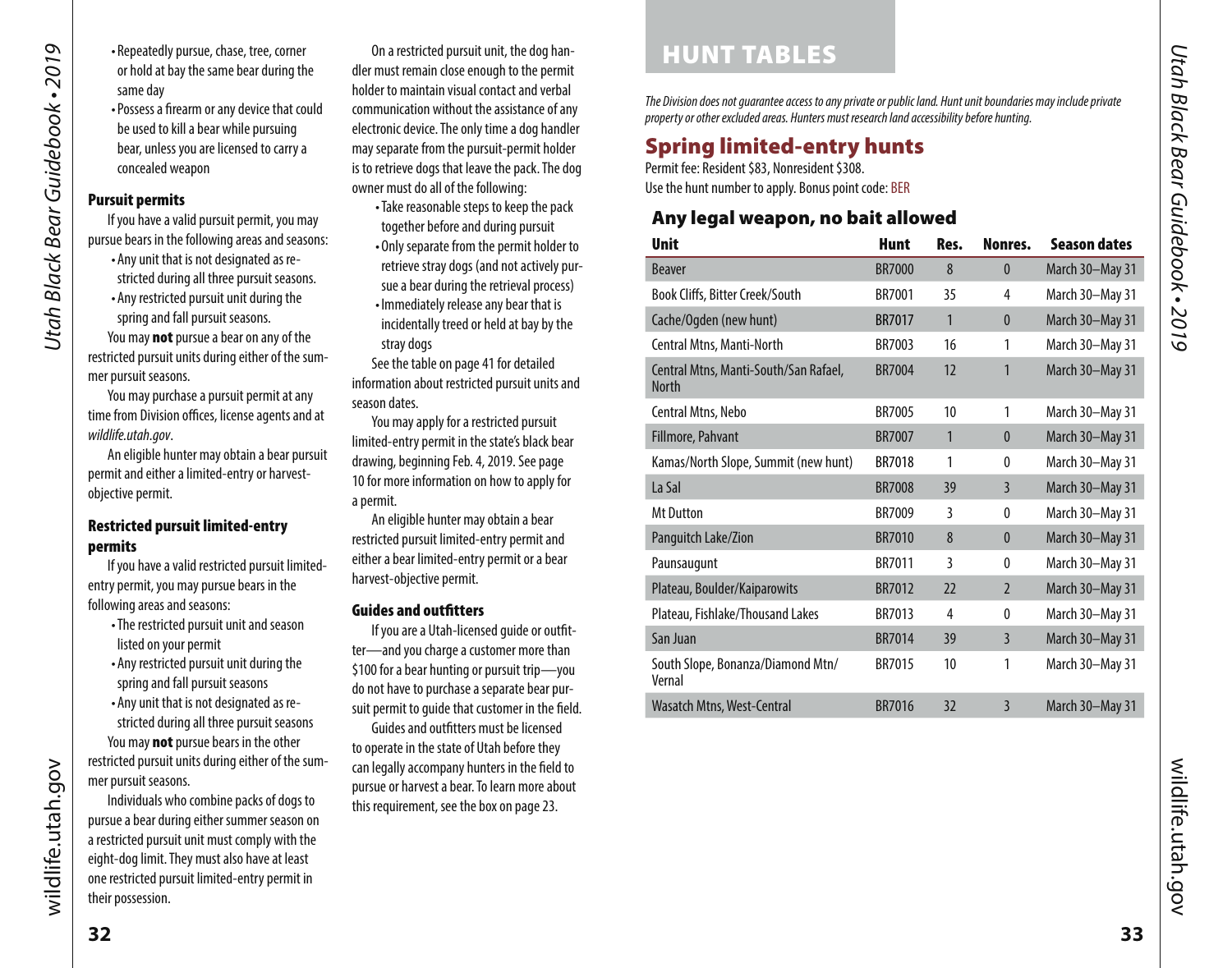# HUNT TABLES

Utah Black Bear Guidebook • 2019 *Utah Black Bear Guidebook • 2019*

*The Division does not guarantee access to any private or public land. Hunt unit boundaries may include private property or other excluded areas. Hunters must research land accessibility before hunting.*

# Summer limited-entry hunts

Permit fee: Resident \$83, Nonresident \$308.

Use the hunt number to apply. Bonus point code: BER

Note: The first week of the summer season overlaps the last week of the spring limited-entry season, which allows the use of dogs. Also, please keep in mind that no early baiting is allowed for the summer limited-entry hunts.

# Any legal weapon, no dogs allowed

| <b>Unit</b>                                             | <b>Hunt</b>   | Res.           | Nonres.        | <b>Season dates</b> |
|---------------------------------------------------------|---------------|----------------|----------------|---------------------|
| <b>Beaver</b>                                           | <b>BR7100</b> | 8              | $\mathbf{0}$   | May 25-June 28      |
| Book Cliffs, Bitter Creek/South                         | BR7101        | 9              | 1              | May 25-June 28      |
| <b>Book Cliffs, Little Creek Roadless</b>               | BR7102        | $\overline{2}$ | $\mathbf{0}$   | May 25-June 28      |
| Cache/Ogden (new hunt)                                  | <b>BR7121</b> | 1              | $\theta$       | May 25-June 28      |
| Central Mtns, Manti-North                               | <b>BR7104</b> | 11             | $\mathbf{1}$   | May 25-June 28      |
| Central Mtns, Manti-South/San Rafael,<br>North          | BR7105        | 12             | 1              | May 25-June 28      |
| <b>Central Mtns, Nebo</b>                               | <b>BR7106</b> | 9              | $\mathbf{1}$   | May 25-June 28      |
| Chalk Creek/East Canyon/Morgan-South<br>Rich (new hunt) | BR7122        | 4              | $\mathbf{0}$   | May 25-June 28      |
| Kamas/North Slope, Summit (new hunt)                    | <b>BR7123</b> | $\overline{7}$ | $\mathbf{0}$   | May 25-June 28      |
| La Sal                                                  | <b>BR7108</b> | 23             | 2              | May 25-June 28      |
| <b>Mt Dutton</b>                                        | <b>BR7109</b> | $\overline{3}$ | $\mathbf{0}$   | May 25-June 28      |
| Nine Mile                                               | <b>BR7110</b> | 11             | 1              | May 25-June 28      |
| North Slope, Three Corners/West Daggett                 | <b>BR7111</b> | $\overline{3}$ | $\mathbf{0}$   | May 25-June 28      |
| Panguitch Lake/Zion                                     | <b>BR7112</b> | 4              | 0              | May 25-June 28      |
| Paunsaugunt                                             | <b>BR7113</b> | $\overline{3}$ | $\mathbf{0}$   | May 25-June 28      |
| Plateau, Boulder/Kaiparowits                            | <b>BR7114</b> | 11             | 1              | May 25-June 28      |
| Plateau, Fishlake/Thousand Lakes                        | <b>BR7115</b> | $\overline{3}$ | $\mathbf{0}$   | May 25-June 28      |
| San Juan                                                | <b>BR7116</b> | 23             | $\overline{2}$ | May 25-June 28      |
| South Slope, Bonanza/Diamond Mtn/<br>Vernal             | <b>BR7117</b> | 8              | $\mathbf{0}$   | May 25-June 28      |
| South Slope, Yellowstone                                | <b>BR7118</b> | 4              | $\mathbf{0}$   | May 25-June 28      |
| Wasatch Mtns, Avintaguin/Currant Creek                  | <b>BR7119</b> | 5              | $\mathbf{0}$   | May 25-June 28      |
| Wasatch Mtns, West-Central                              | <b>BR7120</b> | 18             | 1              | May 25-June 28      |

HUNT TABLES

*The Division does not guarantee access to any private or public land. Hunt unit boundaries may include private property or other excluded areas. Hunters must research land accessibility before hunting.*

# <span id="page-17-0"></span>Fall limited-entry hunts

Permit fee: Resident \$83, Nonresident \$308.

Use the hunt number to apply. Bonus point code: BER

Note: For hunts starting Aug. 17, you can begin baiting on Aug. 3, but you may not hunt or harvest a bear until Aug. 17. For many hunts starting Nov. 2, you can begin baiting on Oct. 19, but you may not hunt or harvest a bear until Nov. 2.

# Any legal weapon

| <b>Unit</b>                                       | <b>Hunt</b>   | Res.           | Nonres.        | <b>Season dates</b>                     |
|---------------------------------------------------|---------------|----------------|----------------|-----------------------------------------|
| <b>Beaver</b>                                     | <b>BR7200</b> | $\overline{4}$ | $\Omega$       | Aug. 17-Sept. 22<br>Nov. 2-Nov. 14      |
| Cache/Ogden (new hunt)                            | <b>BR7228</b> | 1              | $\mathbf{0}$   | Aug. 17-Sept. 22<br>Nov. $2 - Nov. 14*$ |
| Central Mtns, Manti-North                         | <b>BR7203</b> | $\overline{9}$ | 1              | Aug. 17-Sept. 22<br>Nov. 2-Nov. 14*     |
| Central Mtns, Manti-South/San<br>Rafael, North    | BR7204        | 12             | 1              | Aug. 17 - Sept. 22<br>Nov. $2-Nov. 14*$ |
| Central Mtns, Nebo                                | <b>BR7205</b> | $\overline{3}$ | $\mathbf{0}$   | Aug. 17-Sept. 22<br>Nov. 2-Nov. $14*$   |
| Fillmore, Pahvant                                 | <b>BR7207</b> | 1              | $\mathbf{0}$   | Aug. 17-Sept. 22<br>Nov. 2-Nov. 14      |
| Kamas/North Slope, Summit<br>(new hunt)           | <b>BR7229</b> | 5              | $\mathbf{0}$   | Aug. 17-Sept. 22<br>Nov. 2-Nov. 14*     |
| Monroe                                            | <b>BR7209</b> | 1              | $\mathbf{0}$   | Aug. 17-Sept. 22<br>Nov. 2-Nov. 14      |
| <b>Mt Dutton</b>                                  | <b>BR7210</b> | $\overline{2}$ | $\mathbf{0}$   | Aug. 17-Sept. 22<br>Nov. 2-Nov. 14      |
| Nine Mile                                         | BR7211        | 23             | $\mathfrak{p}$ | Aug. 17-Sept. 22<br>Nov. 2-Nov. 14      |
| North Slope, Three Corners/West<br><b>Daggett</b> | <b>BR7212</b> | $\overline{2}$ | $\mathbf{0}$   | Aug. 17-Sept. 22<br>Nov. 2-Nov. 14      |
| Panguitch Lake/Zion                               | BR7213        | 8              | $\mathbf{0}$   | Aug. 17-Sept. 22<br>Nov. 2-Nov. 14      |
| Paunsaugunt                                       | <b>BR7214</b> | $\overline{3}$ | $\mathbf{0}$   | Aug. 17-Sept. 22<br>Nov. 2-Nov. 14      |
| Plateau, Boulder/Kaiparowits                      | <b>BR7215</b> | 5              | $\mathbf{0}$   | Aug. 17-Sept. 22<br>Nov. 2-Nov. 14*     |

*\* No early baiting before Nov. 2–Nov. 14*

wildlife.utah.gov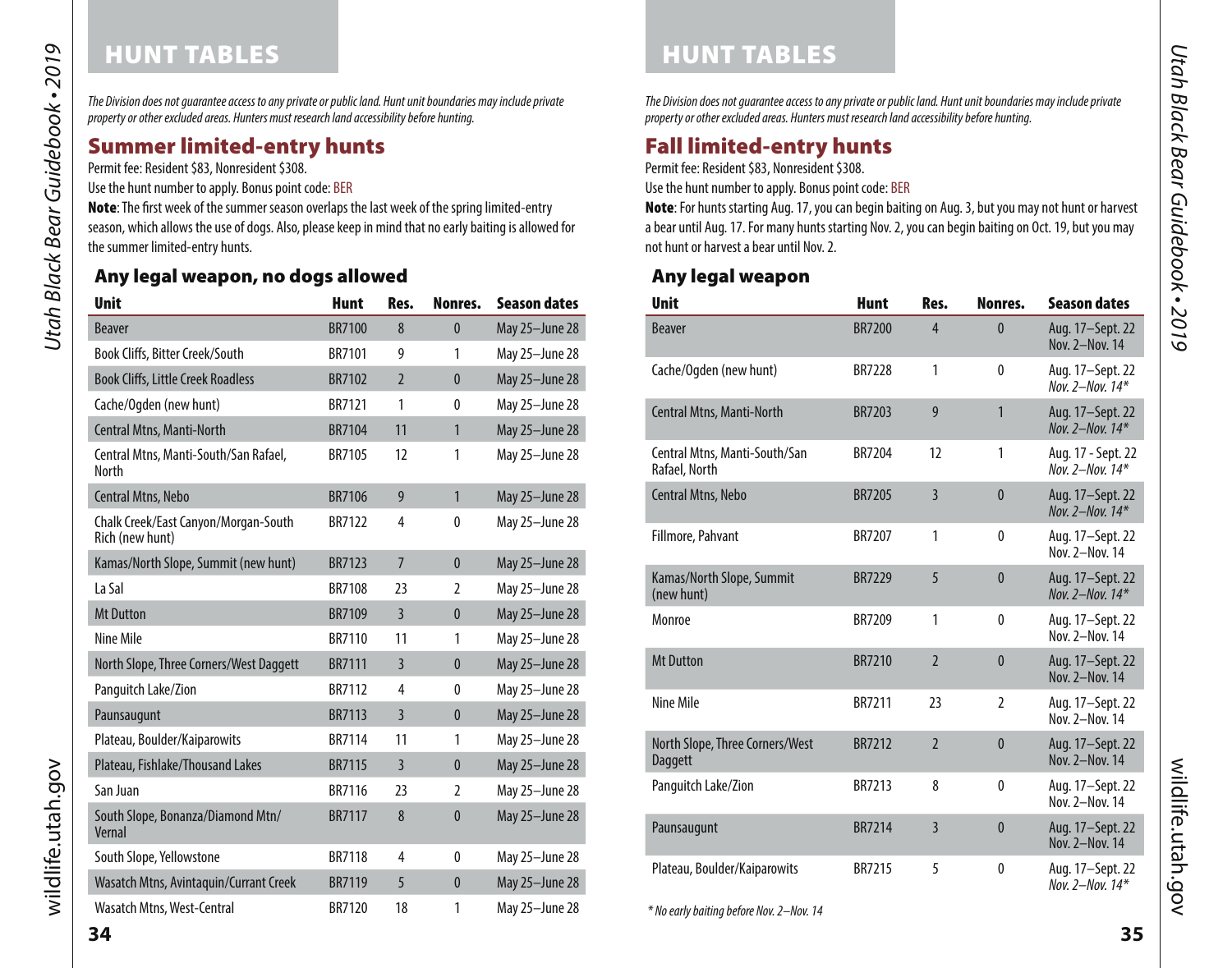# HUNT TABLES

*The Division does not guarantee access to any private or public land. Hunt unit boundaries may include private property or other excluded areas. Hunters must research land accessibility before hunting.*

# Fall limited-entry hunts (continued)

# Any legal weapon

| <b>Unit</b>                                | <b>Hunt</b>   | Res. | Nonres.  | <b>Season dates</b>                |
|--------------------------------------------|---------------|------|----------|------------------------------------|
| Plateau, Fishlake/Thousand Lakes           | <b>BR7216</b> | 4    | $\bf{0}$ | Aug. 17–Sept. 22<br>Nov. 2-Nov. 14 |
| South Slope, Bonanza/Diamond<br>Mtn/Vernal | <b>BR7218</b> | 6    | 0        | Aug. 17–Sept. 22<br>Nov. 2-Nov. 14 |
| South Slope, Yellowstone                   | <b>BR7219</b> | 4    | $\bf{0}$ | Aug. 17–Sept. 22<br>Nov. 2-Nov. 14 |
| Wasatch Mtns, Avintaquin/Currant<br>Creek  | BR7220        | 7    | 0        | Aug. 17–Sept. 22<br>Nov. 2-Nov. 14 |
| <b>Wasatch Mtns, West-Central</b>          | <b>BR7221</b> | 7    | $\bf{0}$ | Aug. 17–Sept. 22<br>Nov. 2-Nov. 14 |

# <span id="page-18-0"></span>Any legal weapon, no dogs allowed from Aug. 17– Sept. 30

Note: No early baiting is allowed for this hunt.

| <b>Unit</b>                            | Hunt          | Res. | Nonres. Season dates |
|----------------------------------------|---------------|------|----------------------|
| <b>Book Cliffs, Bitter Creek/South</b> | <b>BR7201</b> |      | Aug. 3-Nov. 14       |

# <span id="page-18-1"></span>Any legal weapon, no dogs allowed from Sept. 14–22

Note: For hunts starting Aug. 10, you can begin baiting on July 27, but you may not hunt or harvest a bear until Aug. 10.

| <b>Unit</b> | Hunt          | Res. | Nonres. | <b>Season dates</b>                   |
|-------------|---------------|------|---------|---------------------------------------|
| La Sal      | <b>BR7208</b> |      |         | Aug. 10–Sept. 22<br>Nov. 2-Nov. $14*$ |
| San Juan    | <b>BR7217</b> |      |         | Aug. 10–Sept. 22<br>Nov. 2-Nov. $14*$ |

*The Division does not guarantee access to any private or public land. Hunt unit boundaries may include private property or other excluded areas. Hunters must research land accessibility before hunting.*

# <span id="page-18-2"></span>Spot-and-stalk limited-entry hunts

Permit fee: Resident \$83, Nonresident \$308.

HUNT TABLES

Use the hunt number to apply. Bonus point code: BER

# Any legal weapon, no dogs and no bait allowed

| <b>Unit</b>                                               | <b>Hunt</b>   | Res. | Nonres.                  | <b>Season dates</b> |
|-----------------------------------------------------------|---------------|------|--------------------------|---------------------|
| <b>Book Cliffs, Little Creek Roadless</b>                 | <b>BR7224</b> | 7    | $\theta$                 | March 30–May 31     |
| <b>Book Cliffs, Little Creek Roadless</b>                 | <b>BR7225</b> | 7    | $\theta$                 | Sept. 7-Nov. 14     |
| Cache/Ogden (new hunt)                                    | <b>BR7230</b> | 5    | $\mathbf{0}$             | Sept. 25-Oct. 27    |
| Central Mtns, Manti-North (new hunt)                      | BR7231        | 18   | $\mathfrak{p}$           | Sept. 25-Oct. 27    |
| Central Mtns, Manti-South/San Rafael,<br>North (new hunt) | <b>BR7232</b> | 18   | $\overline{\phantom{a}}$ | Sept. 25-Oct. 27    |
| Central Mtns, Nebo (new hunt)                             | BR7233        | 18   | $\mathfrak z$            | Sept. 25-Oct. 27    |
| Chalk Creek/East Canyon/Morgan-South<br>Rich (new hunt)   | <b>BR7234</b> | 5    | $\theta$                 | Sept. 25-Oct. 27    |
| Kamas/North Slope, Summit<br>(new hunt)                   | <b>BR7235</b> | 5    | $\theta$                 | Sept. 25-Oct. 27    |
| La Sal                                                    | <b>BR7226</b> | 59   | $6\overline{6}$          | Sept. 25-Oct. 27    |
| Plateau, Boulder/Kaiparowits<br>(new hunt)                | BR7236        | 18   | $\mathfrak{p}$           | Sept. 25-Oct. 27    |
| San Juan                                                  | <b>BR7227</b> | 59   | $6\overline{6}$          | Sept. 25-Oct. 27    |

wildlife.utah.gov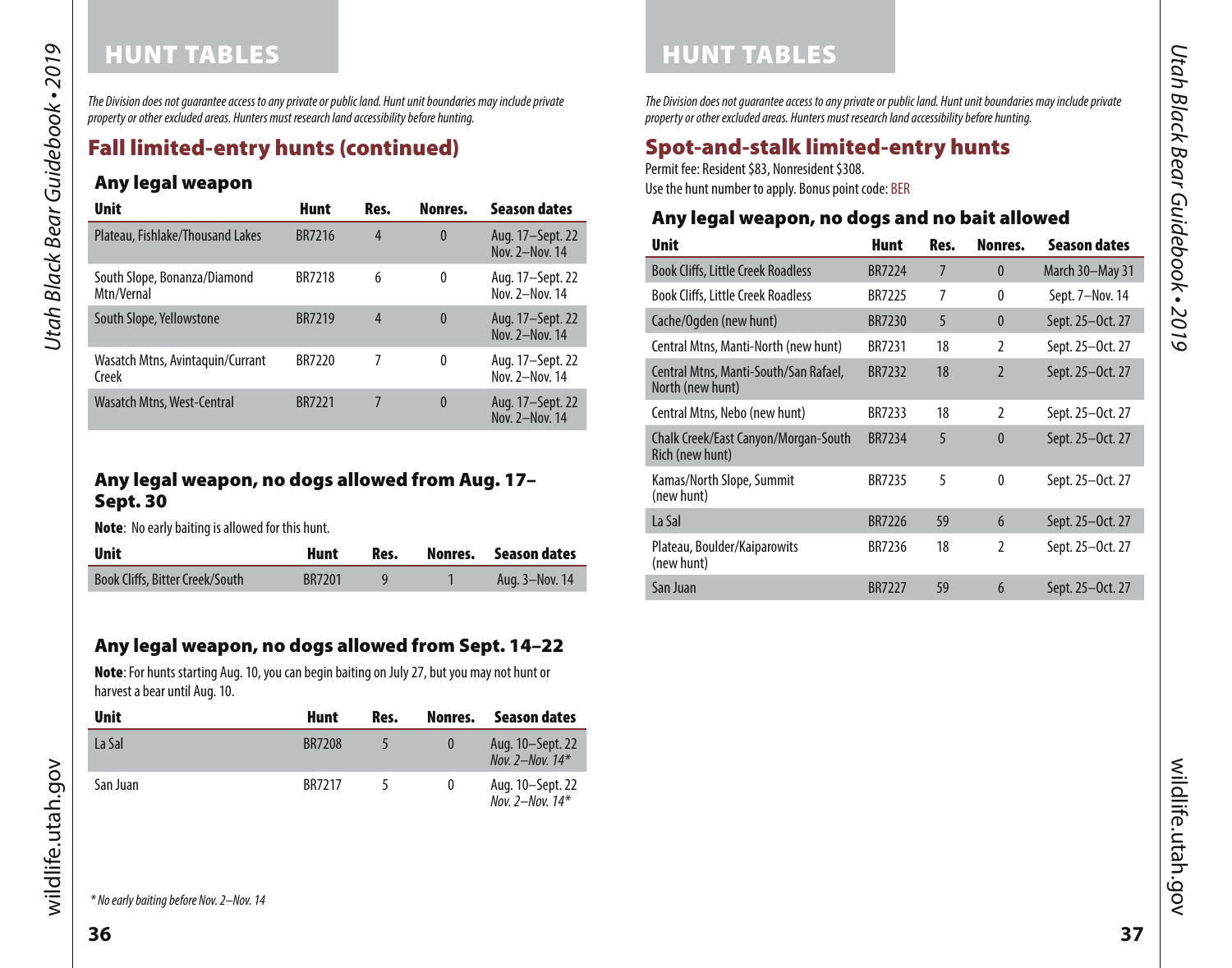# HUNT TABLES

*The Division does not guarantee access to any private or public land. Hunt unit boundaries may include private property or other excluded areas. Hunters must research land accessibility before hunting.*

| <b>Unit</b>                                  | <b>Harvest</b><br>objective | <b>Season dates</b>                | <b>Comments</b> |
|----------------------------------------------|-----------------------------|------------------------------------|-----------------|
| Chalk Creek/East Canyon/Morgan-South<br>Rich | 3                           | March 30-May 31                    | No bait         |
| Chalk Creek/East Canyon/Morgan-South<br>Rich | 3                           | Aug. 17-Sept. 22<br>Nov. 2-Nov. 14 | No bait         |
| Nine Mile                                    | 20                          | March 30-May 31                    | No bait         |
| Nine Mile                                    | 10                          | Sept. 25-Oct. 27                   | No dogs/No bait |
| North Slope, Three Corners/West Daggett      | $\overline{3}$              | March 30-May 31                    | No bait         |
| North Slope, Three Corners/West Daggett      | $\mathfrak z$               | Sept. 25-Oct. 27                   | No dogs/No bait |
| South Slope, Bonanza/Diamond Mtn/<br>Vernal  | $\overline{3}$              | Sept. 25-Oct. 27                   | No dogs/No bait |
| South Slope, Yellowstone                     | 5                           | March 30-May 31                    | No bait         |
| South Slope, Yellowstone                     | $\overline{3}$              | Sept. 25-Oct. 27                   | No dogs/No bait |
| Wasatch Mtns, Avintaquin/Currant Creek       | 12                          | March 30-May 31                    | No bait         |
| Wasatch Mtns, Avintaquin/Currant Creek       | $\overline{3}$              | Sept. 25-Oct. 27                   | No dogs/No bait |

# Multi-season limited-entry hunts

Permit fee: Resident \$166, Nonresident \$475. Bonus point code: BER. Use the hunt number to apply. Note: For each season date, you must use the appropriate weapon type and hunting method and you must follow any preseason baiting restrictions.

# Any legal weapon

| <b>Unit</b>                     | <b>Hunt</b>   | Res. | Nonres.  | Season dates                                                            |
|---------------------------------|---------------|------|----------|-------------------------------------------------------------------------|
| <b>Beaver</b>                   | <b>BR7318</b> |      | $\bf{0}$ | March 30-May 31<br>May 25-June 28<br>Aug. 17-Sept. 22<br>Nov. 2-Nov. 14 |
| Book Cliffs, Bitter Creek/South | <b>BR7300</b> |      | 0        | March 30-May 31<br>May 25-June 28<br>Aug. 3-Nov. $14*$                  |

HUNT TABLES

*The Division does not guarantee access to any private or public land. Hunt unit boundaries may include private property or other excluded areas. Hunters must research land accessibility before hunting.*

# <span id="page-19-0"></span>Harvest-objective hunts Multi-season limited-entry hunts (continued) Permit fee: Resident \$83, Nonresident \$308.

# Any legal weapon

| <b>Unit</b>                                    | <b>Hunt</b>   | Res.           | Nonres.      | <b>Season dates</b>                                                                           |
|------------------------------------------------|---------------|----------------|--------------|-----------------------------------------------------------------------------------------------|
| <b>Book Cliffs, Little Creek Roadless</b>      | <b>BR7301</b> | $\overline{2}$ | $\mathbf{0}$ | March 30-May 31<br>May 25-June 28<br>Sept. 7 - Nov. 14                                        |
| Cache/Ogden (new hunt)                         | BR7320        | 1              | $\mathbf{0}$ | March 30-May 31<br>May 25-June 28<br>Aug. 17-Sept. 22<br>Sept. 25-Oct. 27<br>Nov. 2-Nov. 14   |
| Central Mtns, Manti-North                      | <b>BR7303</b> | 8              | $\mathbf{0}$ | March 30-May 31<br>May 25-June 28<br>Aug. 17-Sept. 22<br>Sept. 25-Oct. 27<br>Nov. 2-Nov. 14   |
| Central Mtns, Manti-South/San<br>Rafael, North | BR7304        | 9              | 1            | March 30 - May 31<br>May 25-June 28<br>Aug. 17-Sept. 22<br>Sept. 25-Oct. 27<br>Nov. 2-Nov. 14 |
| Central Mtns, Nebo                             | <b>BR7305</b> | $\overline{3}$ | $\mathbf{0}$ | March 30-May 31<br>May 25-June 28<br>Aug. 17-Sept. 22<br>Sept. 25-Oct. 27<br>Nov. 2 - Nov. 14 |
| Kamas/North Slope, Summit<br>(new hunt)        | BR7321        | 3              | $\mathbf{0}$ | March 30-May 31<br>May 25-June 28<br>Aug. 17-Sept. 22<br>Sept. 25-Oct. 27<br>Nov. 2 - Nov. 14 |
| La Sal                                         | <b>BR7307</b> | 9              | $\mathbf{0}$ | March 30-May 31<br>May 25-June 28<br>Aug. 10-Sept. 22*<br>Sept. 25-Oct. 27<br>Nov. 2-Nov. 14  |
| Nine Mile                                      | BR7317        | 5              | $\mathbf{0}$ | May 25-June 28<br>Aug. 17-Sep. 22<br>Nov. 2-Nov. 14                                           |

wildlife.utah.gov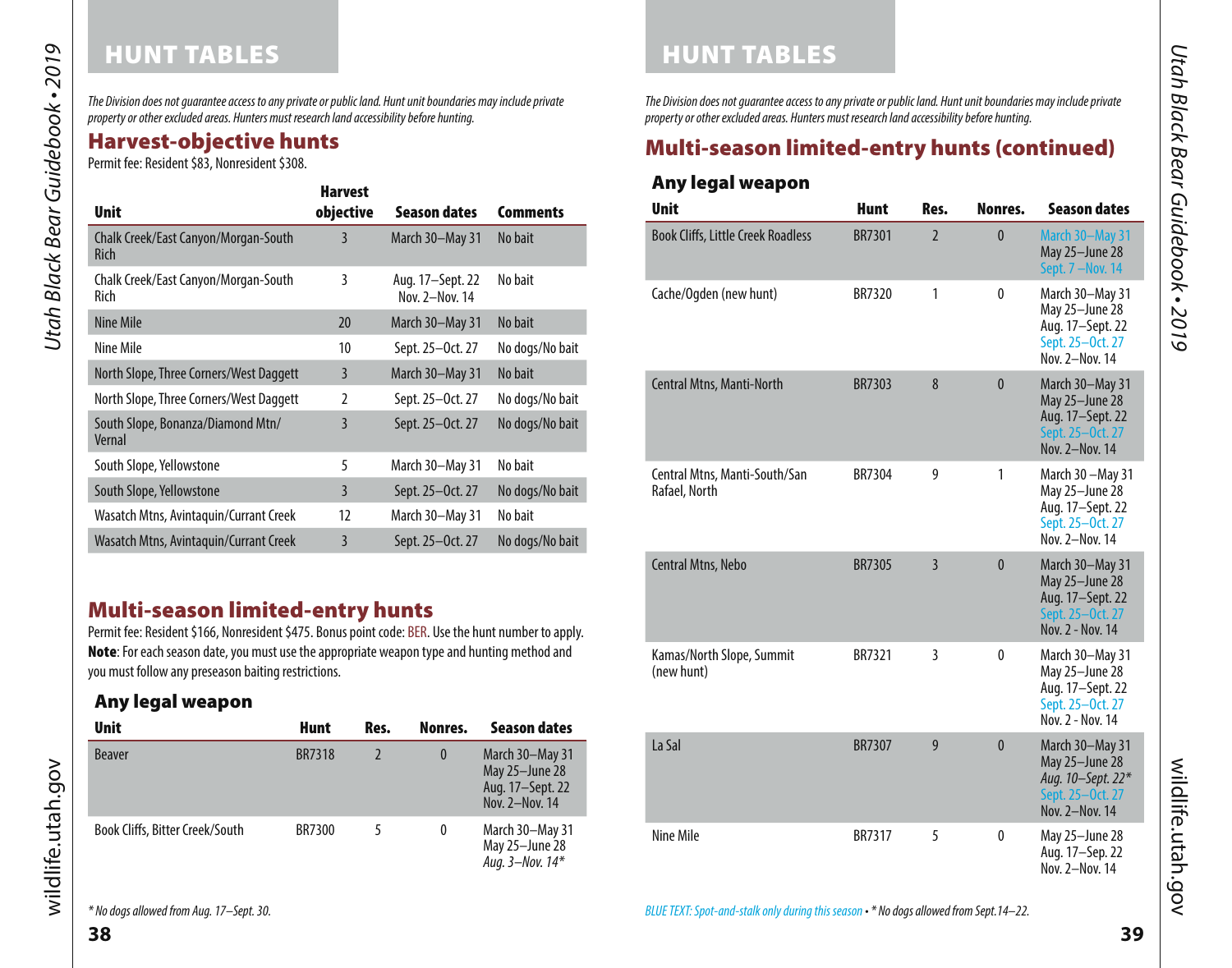# HUNT TABLES **HUNT TABLES**

*The Division does not guarantee access to any private or public land. Hunt unit boundaries may include private property or other excluded areas. Hunters must research land accessibility before hunting.*

# Multi-season limited-entry hunts (continued)

# Any legal weapon

*Utah Black Bear Guidebook • 2019*

<span id="page-20-0"></span>Utah Black Bear Guidebook • 2019

| <b>Unit</b>                                | <b>Hunt</b>   | Res.           | Nonres.      | <b>Season dates</b>                                                                          |
|--------------------------------------------|---------------|----------------|--------------|----------------------------------------------------------------------------------------------|
| North Slope, Three Corners/West<br>Daggett | <b>BR7308</b> | 1              | $\mathbf{0}$ | May 25-June 28<br>Aug. 17-Sept. 22<br>Nov. 2-Nov. 14                                         |
| Panguitch Lake/Zion                        | BR7309        | $\overline{2}$ | $\mathbf{0}$ | March 30-May 31<br>May 25-June 28<br>Aug. 17-Sept. 22<br>Nov. 2-Nov. 14                      |
| Plateau, Boulder/Kaiparowits               | <b>BR7310</b> | 6              | $\mathbf{0}$ | March 30-May 31<br>May 25-June 28<br>Aug. 17-Sept. 22<br>Sept. 25-Oct. 27<br>Nov. 2-Nov. 14  |
| Plateau, Fishlake/Thousand Lakes           | <b>BR7311</b> | 1              | $\mathbf{0}$ | March 30-May 31<br>May 25-June 28<br>Aug. 17-Sept. 22<br>Nov. 2-Nov. 14                      |
| San Juan                                   | <b>BR7312</b> | 9              | $\mathbf{0}$ | March 30-May 31<br>May 25-June 28<br>Aug. 10-Sept. 22*<br>Sept. 25-Oct. 27<br>Nov. 2-Nov. 14 |
| South Slope, Bonanza/Diamond<br>Mtn/Vernal | BR7313        | 5              | $\mathbf{0}$ | March 30-May 31<br>May 25-June 28<br>Aug. 17-Sept. 22<br>Nov. 2-Nov. 14                      |
| South Slope, Yellowstone                   | <b>BR7314</b> | $\overline{2}$ | $\mathbf{0}$ | May 25-June 28<br>Aug. 17-Sept. 22<br>Nov. 2-Nov. 14                                         |
| Wasatch Mtns, Avintaquin/Currant<br>Creek  | <b>BR7315</b> | 2              | $\mathbf{0}$ | May 25-June 28<br>Aug. 17-Sept. 22<br>Nov. 2-Nov. 14                                         |
| <b>Wasatch Mtns, West-Central</b>          | <b>BR7316</b> | $\overline{7}$ | $\mathbf{0}$ | March 30-May 31<br>May 25-June 28<br>Aug. 17-Sept. 22<br>Nov. 2-Nov. 14                      |

*The Division does not guarantee access to any private or public land. Hunt unit boundaries may include private property or other excluded areas. Hunters must research land accessibility before hunting.*

# <span id="page-20-1"></span>Restricted limited-entry pursuit units

Permit fee: Resident \$30, Nonresident \$135. Bonus point code: BPU. Use the hunt number to apply. Note: A restricted pursuit permit is valid on the unit and during the season listed on your permit. It also valid during the spring and fall pursuit seasons on any restricted pursuit unit, and during all three pursuit seasons on any pursuit unit that is not designated as restricted. Visit *wildlife.utah.gov/huntplanner* to see a list of pursuit units.

### Early summer season

| <b>Unit</b>        | Hunt          | Res. | Nonres.  | <b>Season dates</b> |
|--------------------|---------------|------|----------|---------------------|
| <b>Book Cliffs</b> | <b>BR1008</b> | 26   |          | July 8-July 19      |
| La Sal             | BR1009        | 14   |          | July 8-July 19      |
| San Juan           | <b>BR1010</b> |      | $\Omega$ | July 8-July 19      |

# Late summer season

| <b>Unit</b>        | Hunt   | Res. | Nonres.  | Season dates   |
|--------------------|--------|------|----------|----------------|
| <b>Book Cliffs</b> | BR1011 | 26   |          | July 22–Aug. 2 |
| La Sal             | BR1012 | 14   |          | July 22-Aug. 4 |
| San Juan           | BR1013 |      | $\Omega$ | July 22-Aug. 4 |

wildlife.utah.gov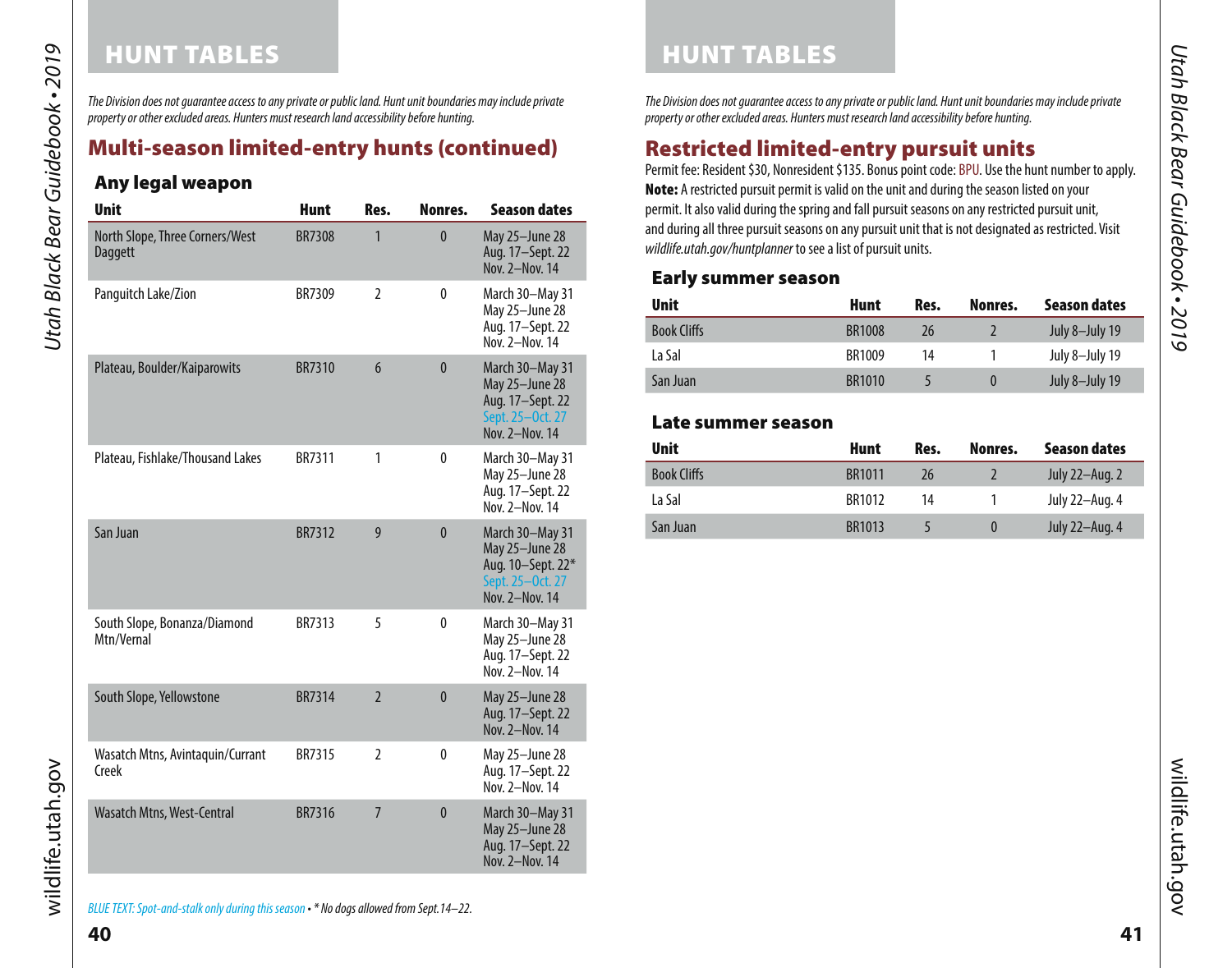# DEFINITIONS

*Utah Code § 23-13-2 and Utah Admin. Rules R657-33-2, R657-33-12 and R657-33-26* 

Accompany means that on a restricted pursuit unit, the dog handler must remain close enough to the permit holder to maintain visual contact and verbal communication without the assistance of any electronic device. The only time a dog handler may separate from the pursuit-permit holder is to retrieve dogs that leave the pack. The dog handler must do all of the following:

•Take reasonable steps to keep the pack together before and during pursuit •Only separate from the permit holder to retrieve stray dogs (and not actively pursue a bear during the retrieval process) •Immediately release any bear that is incidentally treed or held at bay by the stray dogs

**Bait** means any lure containing animal, mineral or plant materials.

**Baiting** means the placing, exposing, depositing, distributing or scattering of bait to lure, attract or entice bear on or over any area.

Bear means *Ursus americanus*, commonly known as black bear.

**Canned hunt** means that a bear is treed. cornered, held at bay or its ability to escape is otherwise restricted for the purpose of allowing a person who was not a member of the initial hunting party to arrive and take the bear.

Carcass means the dead body of an animal or its parts.

Certificate of registration means a document issued under the Wildlife Resources Code, or any rule or proclamation of the Wildlife Board granting authority to engage in activities not covered by a license, permit or tag.

Compensation means anything of economic

value in excess of \$100 that is paid, loaned, granted, given, donated or transferred to a dog handler for or in consideration of pursuing bear for any purpose.

**Cub** means a bear less than one year of age.

**Cultivated land** means land that is readily identifiable as any of the following:

- •Land whose soil is loosened or broken up for the raising of crops
- •Land that is used for the raising of crops •Pasturage that is artificially irrigated

**Division** means the Division of Wildlife Resources.

Dog handler means the person in the field that is responsible for transporting, releasing, tracking, controlling, managing, training, commanding and retrieving the dogs involved in the pursuit. The owner of the dogs is presumed the dog handler when the owner is in the field during pursuit.

**Domicile** means the place where an individual has a fixed permanent home and principal establishment. It is also the place to which the individual, if absent, intends to return; and in which the individual, and the individual's family voluntarily reside, not for a special or temporary purpose, but with the intention of making a permanent home. To create a new domicile, an individual shall abandon the old domicile and be able to prove that a new domicile has been established.

Draw-lock means a mechanical device used to hold and support the draw weight of a conventional or compound bow at any increment of draw until released by the archer using a trigger mechanism attached to the device.

**Evidence of sex** means the sex organs of a bear, including a penis, scrotum or vulva.

**Green pelt** means the untanned hide or skin of any bear.

Harvest-objective hunt means any hunt that is identified as harvest-objective in the hunt table of this guidebook.

Harvest-objective permit means any permit valid on harvest-objective units.

Harvest-objective unit means any unit designated as harvest-objective in the hunt table of this guidebook.

**Hunting** means to take or pursue a reptile, amphibian, bird or mammal by any means.

Hunting mentor means a Resident or Nonresident individual possessing a valid permit issued by the Division to take protected wildlife in Utah and who is 21 years of age or older at the time of application for the Mentor Program.

Limited-entry hunt means any hunt listed in the hunt table of this guidebook that is identified as a limited-entry hunt for bear, and that does not include harvest-objective hunts or pursuit only. Certain limited-entry hunts span multiple seasons and are identified in this guidebook as multi-season limited-entry hunts.

Limited-entry permit means any permit obtained for a limited-entry hunt by any means, including conservation permits, expo permits and sportsman permits.

Livestock means cattle, sheep, goats and turkeys.

Nonresident means a person who does not qualify as a resident.

Permit means a document, including a stamp, which grants authority to engage in specified activities under the Wildlife Resources Code or a rule or proclamation of the Wildlife Board.

**Private lands** means any lands that are not public lands, excluding Native American Trust Lands.

Protected wildlife means the animals defined in the "wildlife" definition below. It does not include coyote, field mouse, gopher, ground squirrel, jackrabbit, muskrat and raccoon.

Public lands means any lands owned by the state, a political subdivision or independent entity of the state, or the United States—excluding Native American Trust Lands—that are open to the public for purposes of engaging in pursuit.

**Pursue** means to chase, tree, corner or hold a bear at bay.

<span id="page-21-0"></span>**Qualifying minor** means a Utah Resident who is under 18 at the time of application for the Mentor Program and who is otherwise eligible to lawfully hunt.

**Resident** means a person who has a domicile (fixed permanent home and principal establishment) in Utah for six consecutive months immediately preceding the purchase of a license or permit, AND DOES NOT claim residency for hunting, fishing or trapping in any other state or country.

An individual retains Utah residency if he or she leaves Utah to serve in the armed forces of the United States, or for religious or educational purposes, and does NOT claim residency for hunting, fishing or trapping in any other state or country.

Members of the armed forces of the United States and dependents are residents as of the date the member reports for duty under assigned orders in Utah, if:

•The member is NOT on temporary duty in Utah and does NOT claim residency for hunting, fishing or trapping in any other state or country.

wildlife.utah.gov